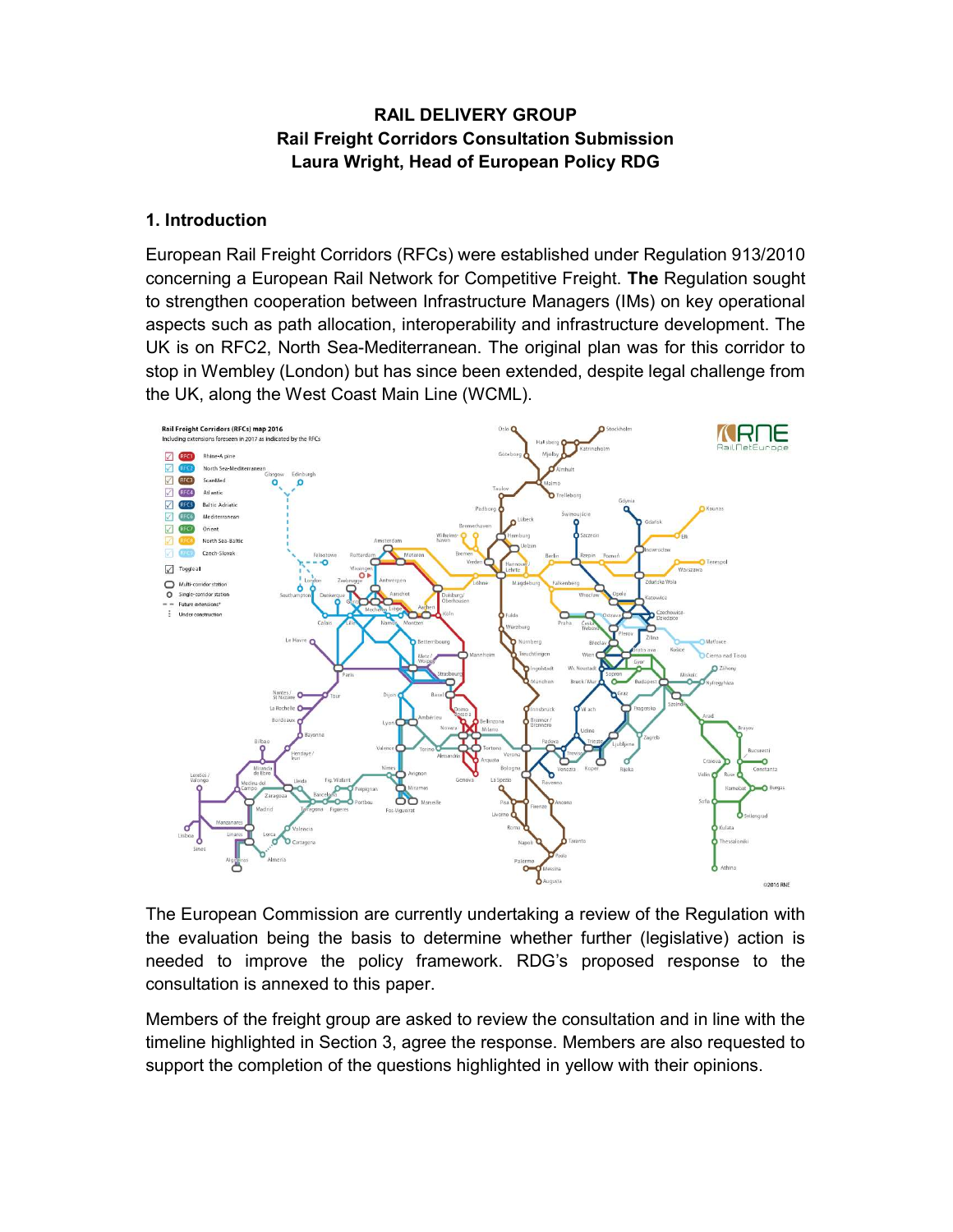# 2. About RFCs

A RFC is constituted of railway lines, linking two or more terminals along a predefined principal route and for each of the RFCs, a dedicated governance structure is set up, consisting of:

- an Executive Board composed of Member State representatives, and responsible for defining the general objectives and framework of the RFC and supervising its functioning.
- a Management Board composed of rail IMs and Allocation Bodies, in charge of implementing the corridor, i.e. through providing coordinated rail capacity, setting up a Corridor-One Stop Shop (C-OSS) as single contact point for requesting this rail capacity, elaborating an investment plan, through the coordination of infrastructure works and of traffic management.
- two Advisory Groups, one for Railway undertakings (RAGs) and one for Terminal managers (TAGs), which may issue opinions and representing the interests of these two categories of stakeholders within the RFC.

# 3. Responding to consultations post-referendum

Further to our paper to RDG Board (August 2016), RDG will continue to play a full and active role responding to EU consultations which influence and shape EU legislation as long as the UK is a member of the EU. This is important as some scenarios for the UK's future relationship with the EU will involve a requirement to implement EU law. For more information on the impact of the outcome of the EU referendum on RDG's relationship with European institutions and its activities please contact Laura Wright.

## 4. Next steps

- 22 July: Member inputs received by RDG
- 27 July: Suggested response circulated and issue raised at EU Sub Group to CRRWG
- 16 August: Teleconference of respondents if required
- 17 August: Paper to RDG Freight Group
- 19 August: Draft approved by members
- 29 August: Submission deadline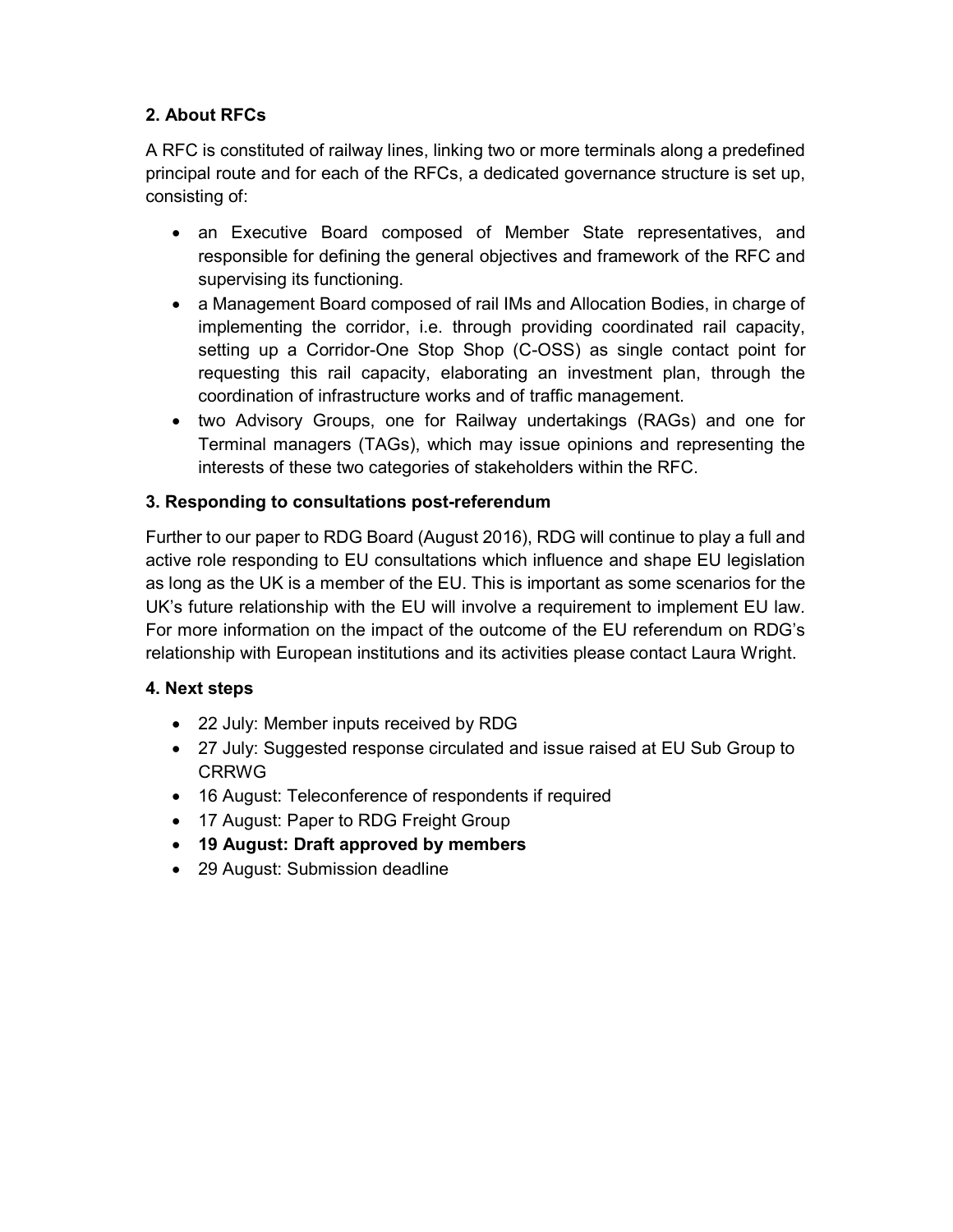# Annex 1

# European Rail Freight Corridor – Rail Delivery Group proposed response

## 1(a) Which long term role should the railway system play for the transport of goods?

Rail should play a central role in the transport of goods. The rail freight sector is vital to the competitiveness of the UK; every year the five major rail freight operators transport goods worth over £30 billion. It should continue to play this role and also to seek to increase its modal share not only to delivery this financial benefit but also deliver environmental improvements. Each tonne transferred by rail rather than road cuts CO2 emissions by 76% in the UK. Rail's market share of the UK's domestic land transport freight market has risen between 1998 and 2014 from 11.2% to 16.2%; its overall share of freight moved has risen from 7.7% to 12%.

# 1(b) In your opinion, should the rail freight transport absorb a part of the freight road transport?

Yes, rail freight should absorb a large part of road freight transport

## 2(a)(i) Do you consider the Rail Freight Corridor approach to be relevant in order to boost the competiveness of rail freight and to achieve modal shift?

The corridor concept is important and developing cross-border traffic is essential to increasing competitiveness of rail freight and achieving modal shift. The corridor approach will not achieve significant modal shift in isolation and it must be complemented with the right environment to make rail more attractive.

# 2(a)(ii) If relevant, in your opinion should the Rail Freight Corridor concept be improved/further developed?

## No

Participants in rail freight corridors (RFCs) should constantly be seeking to improve the implementation and operation of their relevant corridor. However, the basic legislative concept does not need to be changed.

In particular, corridors should continue to seek improvement in the cooperation among national bodies in order to deliver high-performance international rail freight services. However, given that some corridors are still in their relative infancy it should not be assumed that this is delivered through legislative measures. It is too early to tell whether the current regulations are effective and therefore it is too early to be recommending fundamental change; proper implementation and enforcement of these regulations should be the precursor to any legislative measures.

However, RDG freight operating members have identified some areas for improvement of the corridors. Currently operators are limited to the annual timetable and the rigid shape of pre-arranged paths (PAPs). Freight members have identified that they need better access to the corridors at much shorter timescales to facilitate ad-hoc traffic. As such, there is a requirement for the C-OSS to be flexible and accommodate ad-hoc capacity requests. RDG's freight members have also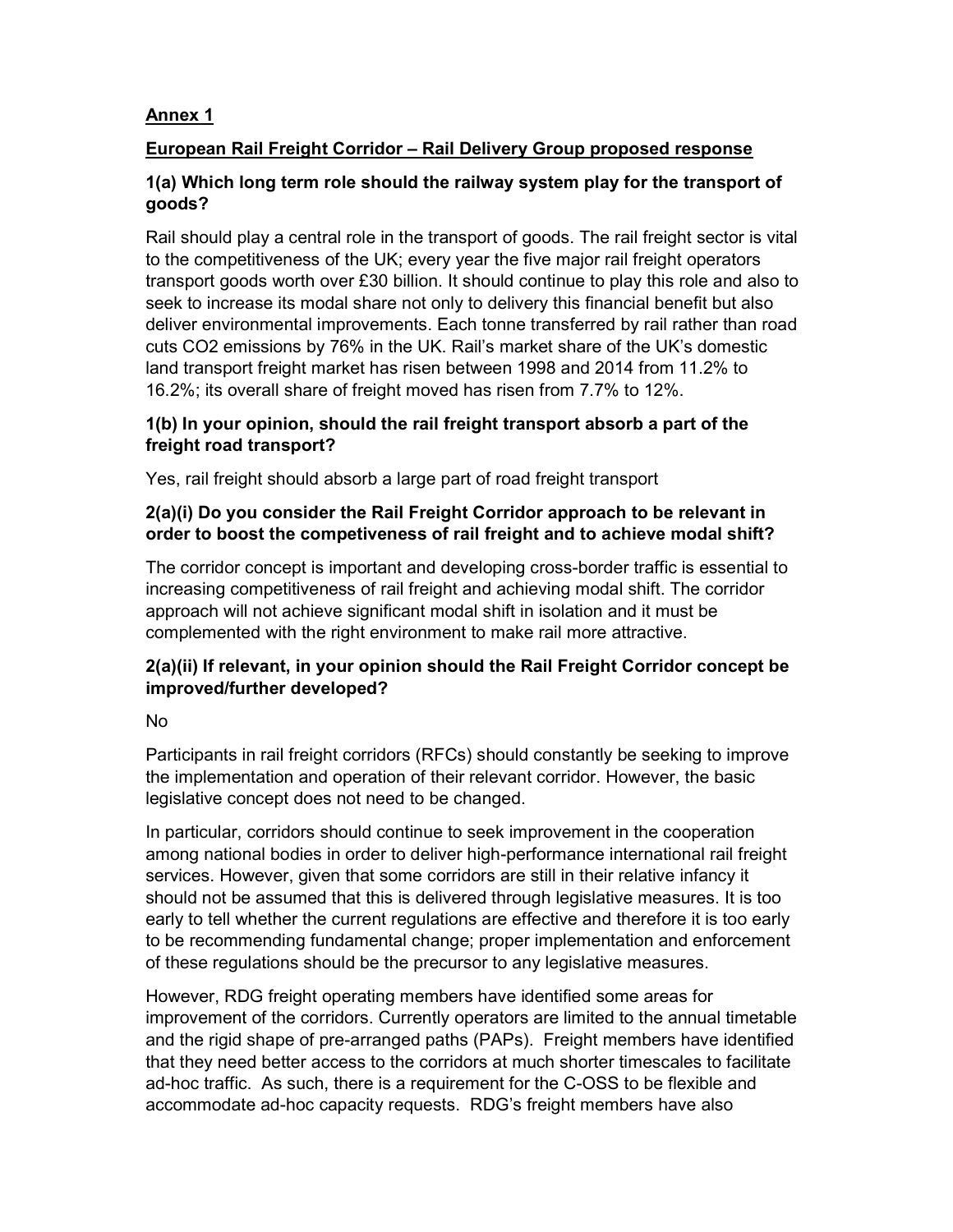identified a need to be able to access capacity on a corridor over a longer time horizon than a year – in Britain this is done through longer-term framework agreements. Certainty of longer-term access is necessary particularly for start-up operators to make investments and for traffic that is more predictable – particularly intermodal flows. Finally, freight members think that the coordination of engineering work across the corridors could be better organised in order to reduce disruption to operators using the corridors.

# 2(b) In your opinion, what is the contribution of the Rail Freight Corridors to cross-border rail freight today?

Not significant

## Please comment

There are currently low levels of traffic along the through the Channel Tunnel along the north-western section of the North Sea – Mediterranean Corridor (RFC2) and it is far from reaching its potential. Many of the barriers to this are not ones which can be solved through corridor management. For example, in the UK network gauge restrictions and security issues in particular surrounding the Calais migrant crisis are significant barriers. This is not to say that there have not been positive outcomes experienced in other Member States and where there are fewer physical barriers they provide a platform for cooperation beyond national lines and interests.

# 2(c) In your opinion, what could be the contribution of the Rail Freight Corridors to cross-border rail freight in the future?

Slightly significant

## Please comment

Rail freight corridors are a good basis on which to build a competitive and attractive rail freight sector helping to overcome operational barriers such as national rules and procedures. Over time, the corridor could provide a framework under which greater alignment of investment, and in developing interoperability could improve the capability of the corridor and deliver efficiency gains for users. However, as outlined above the benefits of removing these barriers can only be realised if the more significant physical barriers are removed.

# 3(a) Do you see any other main challenges faced by European cross-border rail freight?

The challenges for European cross-border rail freight transport could be categorised as follows: a quality challenge (punctuality, reliability), a cost challenge (cost competitiveness), a service challenge (need for the introduction of new and innovative freight transport services), a political challenge (political and societal acceptance) and a European challenge (seamless crossing of borders).

- Non inter-availability of wagons due to both physical network constraints and approval regimes for non TSI derogated wagons;
- Restrictions on locomotives in the Channel Tunnel;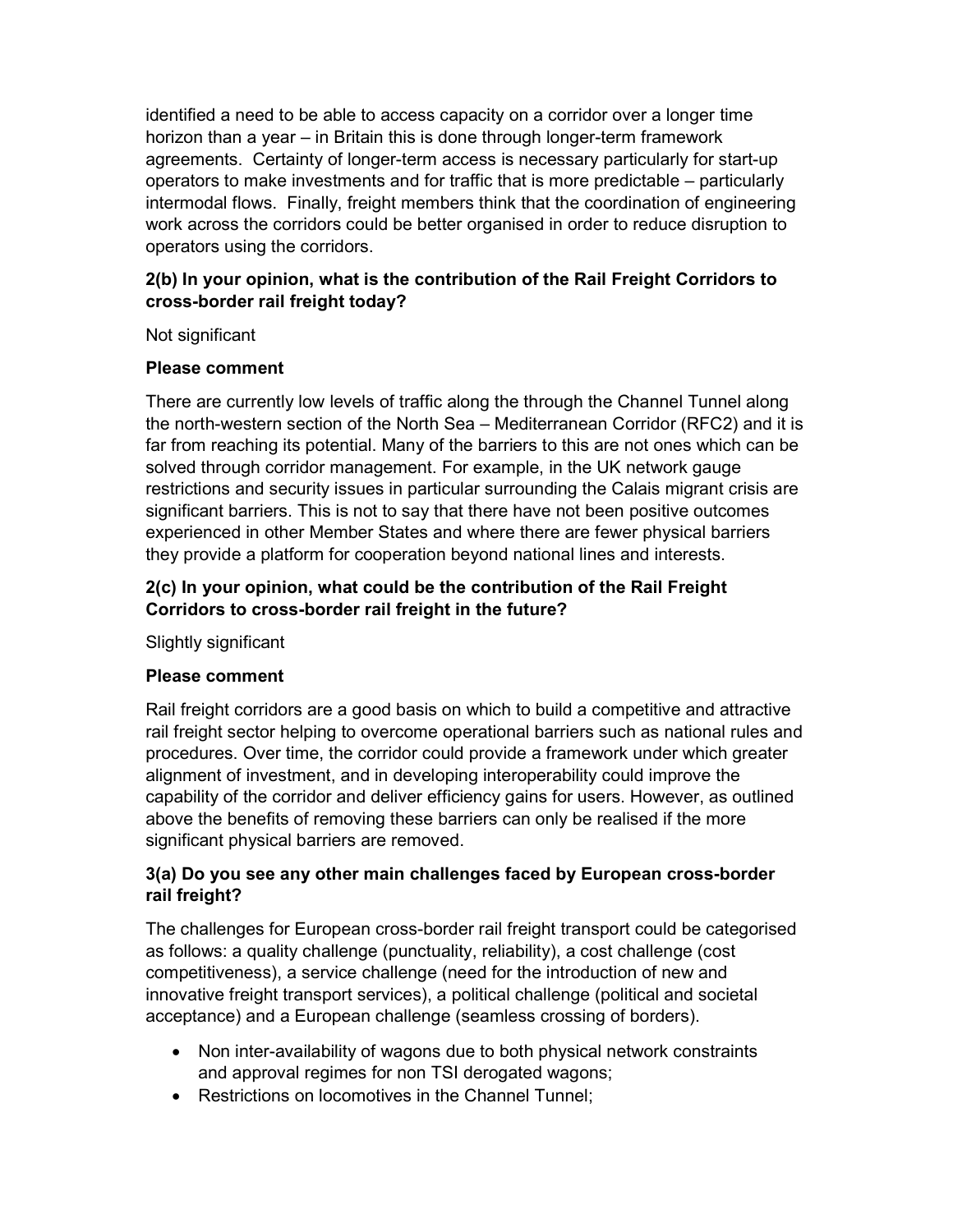- UK network gauge restrictions both for height and width as compared to continental railways;
- Path availability and restrictions in developing services via High Speed 1 (HS1) the high speed line connecting the Channel Tunnel and London;
- Security requirements, and costs, at Channel Tunnel terminals;
- UK trade balance with continental Europe, which makes it difficult to triangulate loads;
- Service quality in some parts of continental Europe which has been variable.

### 3(b) In your opinion, has the Rail Freight Corridor concept the potential to address these challenges?

Quality – Well addressed

Cost – Hardly addressed

Service – Well addressed

Political – Well addressed

European – Well addressed

### Please comment (in particular, if you listed other challenges in a), has the Rail Freight Corridor concept the potential to address these?)

Whilst the corridors are an excellent basis to bring together national actors on a supranational basis they do not have the capability to remove all of the barriers to addressing these issues.

## 4(a)(i) How appropriate do you consider that the architecture of the governance structure of the Rail Freight Corridors is?

Appropriate

## 4(a)(ii) In practice, how responsive is the current governance structure acting, e.g. to identify and tackle issues hampering cross-border rail freight in Europe?

Responsive

## Please comment and specify

The current governance structure strikes a good balance between the complex mechanisms of roles and powers held by the diverse bodies involved in the governance structure. The governance structure must be a real platform for effective dialogue and decision-making, bringing service providers closer to the needs of their customers (both railway undertakings (RUs) and end users).

4(a)(iii) The Rail Freight Corridor Regulation foresees unanimity for the decisions of both the Executive Board and Management Board. Do you consider this unanimity principle appropriate to ensure an effective management of the Rail Freight Corridors?

Very appropriate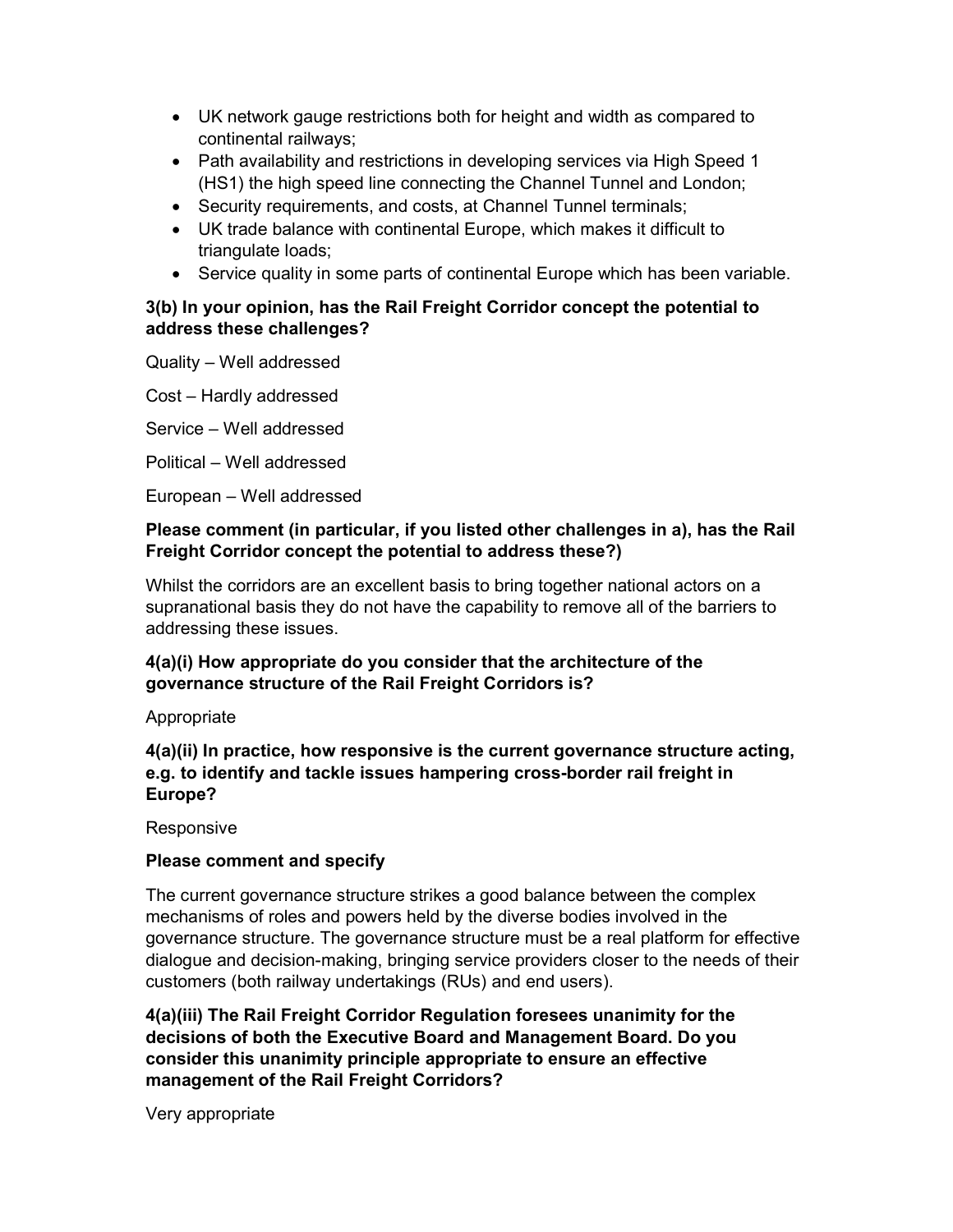### 4(b)(i) In your opinion, how effective are the Member States in promoting the implementation of the Rail Freight Corridors?

#### **Effective**

### 4(b)(ii) In your opinion, how effective do you deem the Management board in performing its tasks?

#### **Effective**

#### Please comment

The Management Board has key decision-making powers within the governance architecture of every RFC. It is therefore fundamental that the role and responsibilities of the Management Board are carefully safeguarded.

### 4(b)(iii) In your opinion, how effective are the Advisory groups for railway undertakings and terminals in identifying issues important for the users of the Rail Freight Corridors?

**Effective** 

#### Please comment

Railway Undertaking Advisory Groups (RAGs) have been effective in identifying issues relevant for the users of the RFCs. Terminal Advisory Groups (TAGs) have been less involved so far.

### 4(b)(iv) Please list, if any, some positive achievements and negative impacts of the work of the governance structure?

There has been good coordination between Member States and infrastructure mangers (IMs). The governance structure has helped to achieve harmonisation of some of the corridor's processes. The principle of unanimous decision making ensures all IMs are fully engaged in the corridor management and that the corridor is developed in a sympathetic way to national and European Union (EU) requirements.

4(b)(v) In your opinion, do you think that it would be beneficial for the development of a Rail Freight Corridor if an independent European coordinator (not necessarily the corresponding Core Network Corridor coordinator), with political influence and negotiation experience, would chair its Executive Board, in order to push the corridor forward, for example by identifying the right issues to tackle and negotiating with the relevant Member States and Infrastructure Managers to pursue the corresponding actions needed?

An additional layer of governance – in the form of a European Coordinator – bears more potential risks than benefits, notably when it comes to the actual effectiveness of such measure.

Furthermore, the involvement of the EU Institutions in the decision-making process is already assured by the possible participation of the European Commission at Executive Boards' meetings.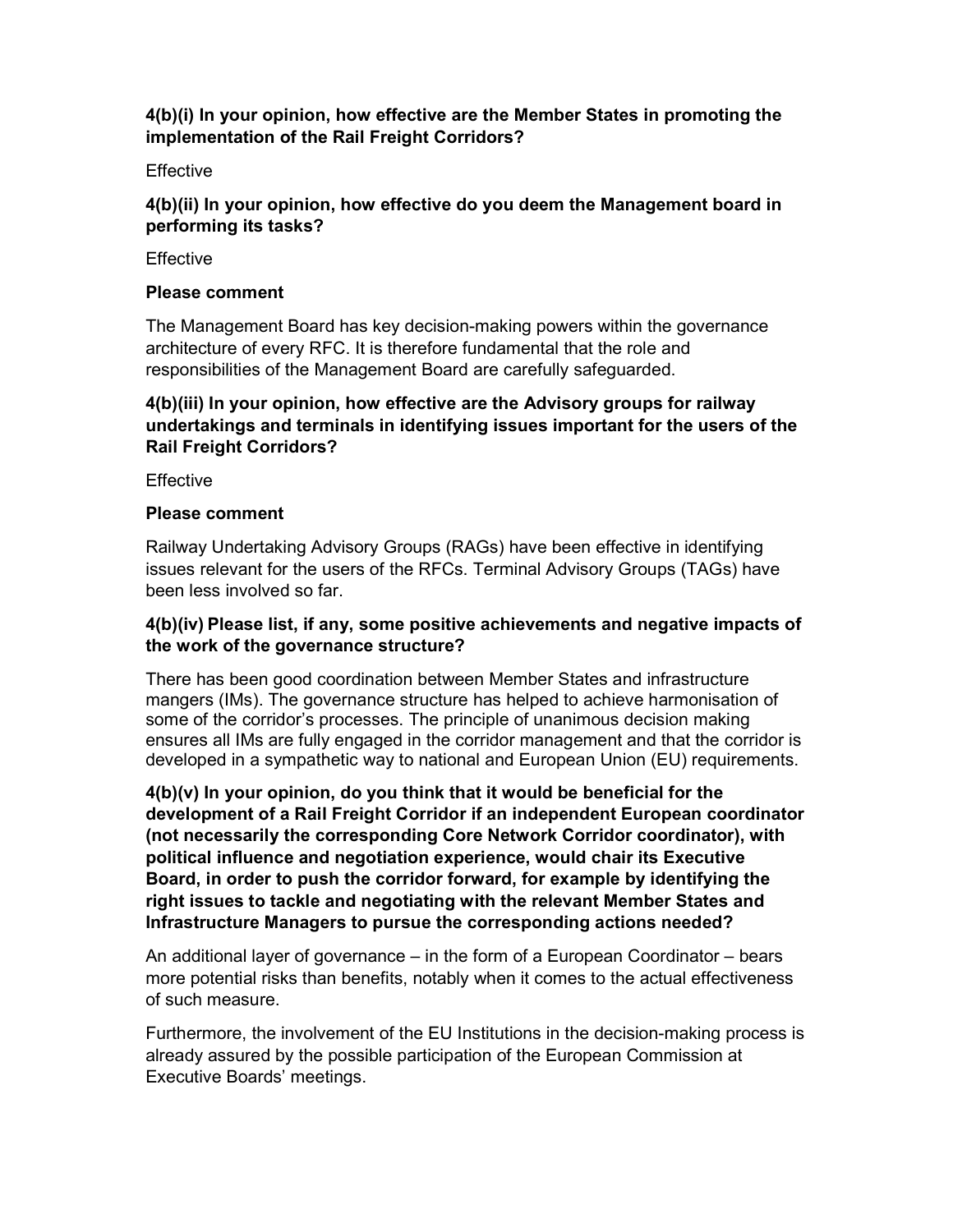# 4(c)(i) Do you consider that sector stakeholders are appropriately involved in the governance structure?

#### Yes

The concept of 'sector stakeholders' is unclear and would need to be clarified. End users are not currently involved at all in the governance structure. Moving the end users into the formal Management Board could change the nature of the Board and, for example, its ability to share commercially sensitive information. Therefore, the role of end users is not to provide input on operational issues, but to feed in their needs and expectations from the corridors, helping to steer performance of the corridors.

4(c)(ii) Currently the Regulation does not foresee a formal representation of the Advisory Groups within the Executive Boards or Management Boards (but does not forbid it). In practice some Executive Boards invite the spokesperson of the advisory groups to report, but this practice is not generally used. In your opinion, should representative(s) of the advisory groups attend the board meetings?

#### No, it is not necessary

4(c)(iii) Currently the Regulation does not explicitly foresee the possibility for applicants that are not railway undertakings (non RU-applicants or "authorised applicants" according to Regulation (EU) 913/2010) to be members of the Advisory groups (but does not forbid it). Should the advisory groups be extended to non RU-applicants?

Yes

4(c)(iv) Should the terminal managers and port authorities have an enhanced role in the governance structure?

No

## Please comment

A possible way to enhance the role of the terminal managers in the governance structure could be to invite their representative to the Management Boards' meetings, if issues relevant for the terminals are to be discussed and at discretion of the Management Board itself. A wider participation of the authorised applicants, through their membership to the Advisory Groups, should be welcomed.

## If yes, should they have a role in the Management Board?

No

## 4(d)(i) In your opinion, to what extent has the Rail Freight Corridor concept facilitated the setting-up of such working groups across borders?

**Significantly**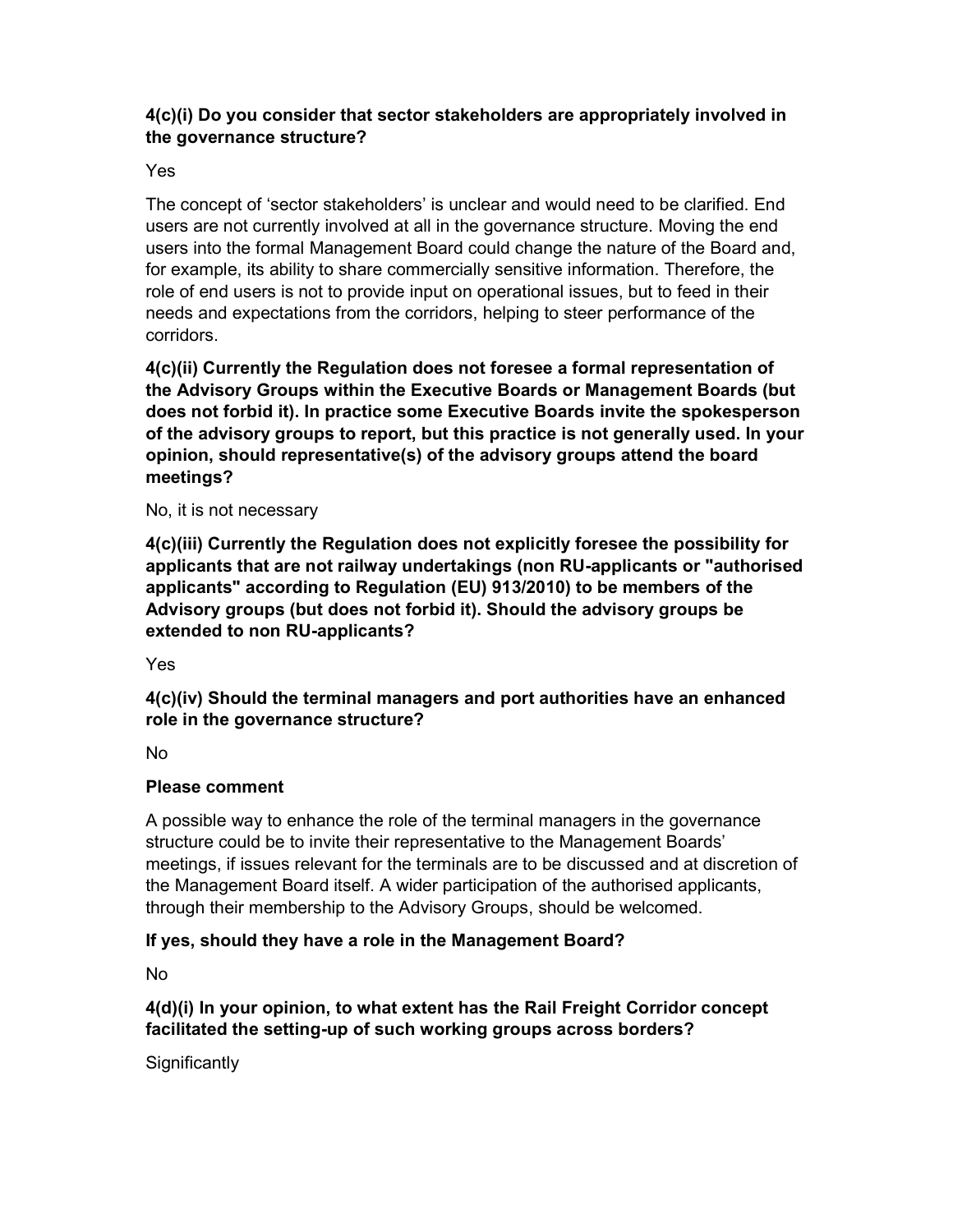4(d)(ii) In your opinion, to what extent are the working groups contributing to solve issues hampering cross-border rail freight?

### **Significantly**

4(e) Do you think that giving a formal role in the Rail Freight Corridors to further public authorities (such as the European Railway Agency and the National Safety Authorities) would bring an added-value?

No

#### If yes, please explain which role?

It would be helpful for further clarity on the definition of a formal role.

## 4(f) Do you think that the Regulation should contain provisions on the division of competences between the Rail Freight Corridors concerned in the case of sections belonging to more than one Rail Freight Corridor?

No opinion

#### Please comment

Appropriate harmonisation would be a better answer than division of competences between RFCs. A division of competences may also upset the balance within role and powers in the governance structure.

### 4(g)(i) In case a stakeholder, e.g. a customer, complains about the functioning/operation of a Rail Freight Corridor, in your opinion to whom should this stakeholder direct its complaint:

The management board

#### Who should handle this complaint?

In the first instance, complaints should be directed to the Management Board, which can escalate the problem to Executive Board. If concern remains unresolved the complainant should escalate the problem higher to the relevant the regulator.

### Should the Regulation foresee powers of remedial actions in addition to the one already foreseen?

No

4(g) (ii) Today the Rail Freight Corridors tend to increase the cooperation among them; this cooperation is not mandatory (but has been set up between the RAGs, between the Management Boards, and between the Executive Boards): in your opinion should this kind of cooperation inter-Rail Freight Corridors be mandatory formalised?

No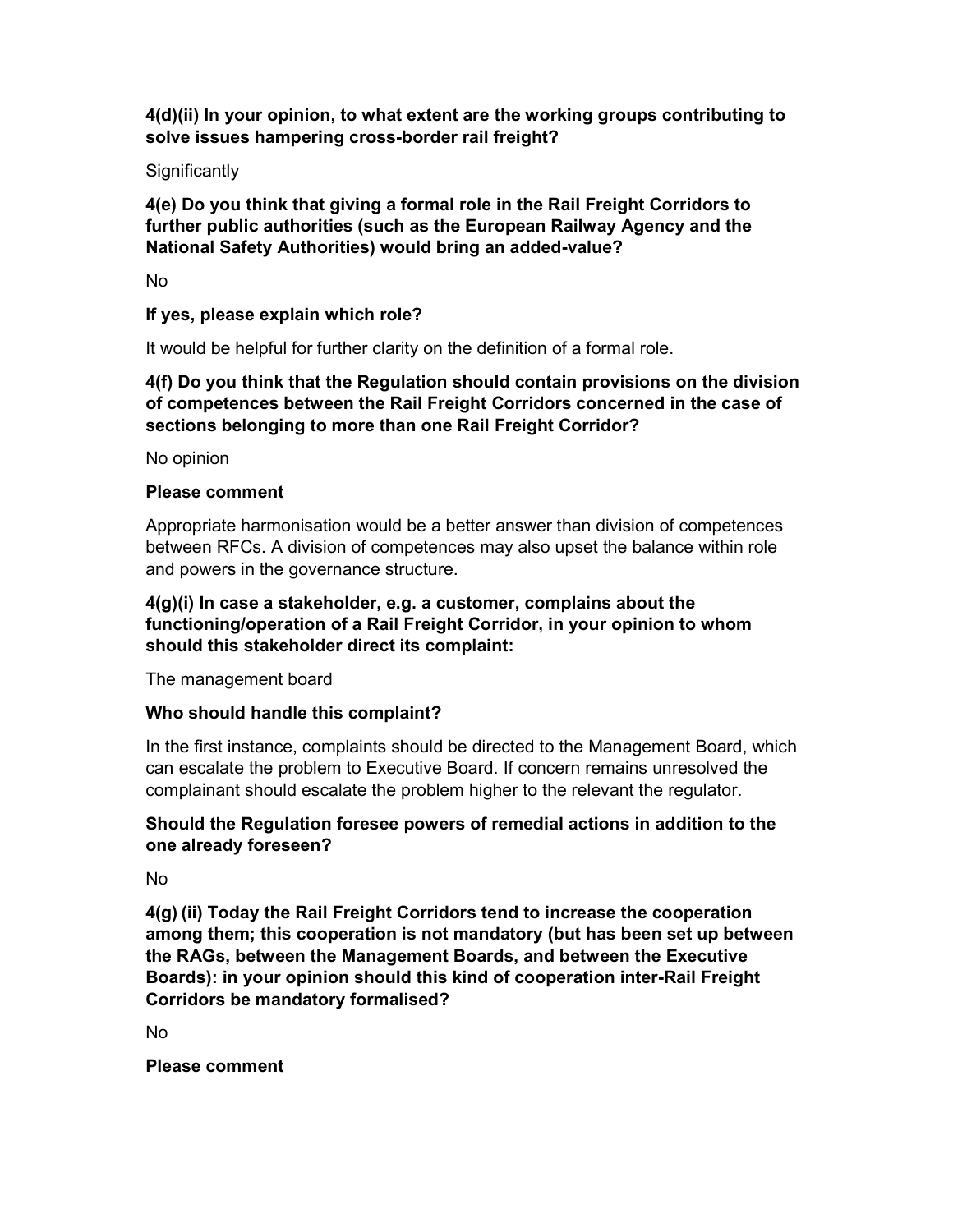Increased cooperation between the RFCs is beneficial. Such cooperation between RFCs should be welcomed and encouraged, however it should not be turned into a mandatory rule. The RFCs need the necessary flexibility to shape these cooperation processes between themselves.

### 4(h) Do you have any other comment(s) on the governance structure of the Rail Freight Corridors?

No

5. Which benefits and/or disadvantages do you see in the involvement of the Rail Freight Corridors in the work of the TEN-T Core Network Corridors and vice-versa? Which form could this involvement take? How do you assess the current cooperation between the governance bodies of the Rail Freight Corridors and the Core Network Corridor fora and/or the corresponding coordinators?

The Core Network Corridor (CNC) concept is mainly focused on investments, and RFC on operational aspects. These corridors are complementary and can mutually help each other. The Rail Freight Corridors (RFC) should mainly act as relative short term facilitators of international freight rail transport through proper cooperation with all the stakeholders involved in the logistic supply chain. The RFCs may propose to the CNCs specific bottlenecks and measures to promote infrastructure interoperability. CNC should be mainly focused on the coordination of the mediumlong term planning of multimodal investments targeted at creating a TEN-T network compliant with the infrastructure requirements specified in Regulation 1315/2013. IMs are committed to support making the cooperation model operational.

6 a) Do you consider that the geographical routes of the Rail Freight Corridors defined in the annex of the Regulation are relevant to meet the objective of the Rail Freight Corridor Regulation which is to boost the competitiveness of rail freight?

Partly

6(b) Do you consider that the specific railway lines and terminals designated to the current Rail Freight Corridors are relevant to meet the objective of the Rail Freight Corridor Regulation which is to boost the competitiveness of rail freight?

No comment

#### Please comment

UK rail freight corridor extensions were established in the UK without the consent of the Member State. However, whilst there are concerns about how the extension was undertaken, some members of RDG believe that the extension north of London does reflect user requirements.

RDG note the concerns of domestic operators over path reservation and the impact on domestic freight particularly on congested routes. The route between Channel Tunnel and London does benefit from some paths protected as strategic capacity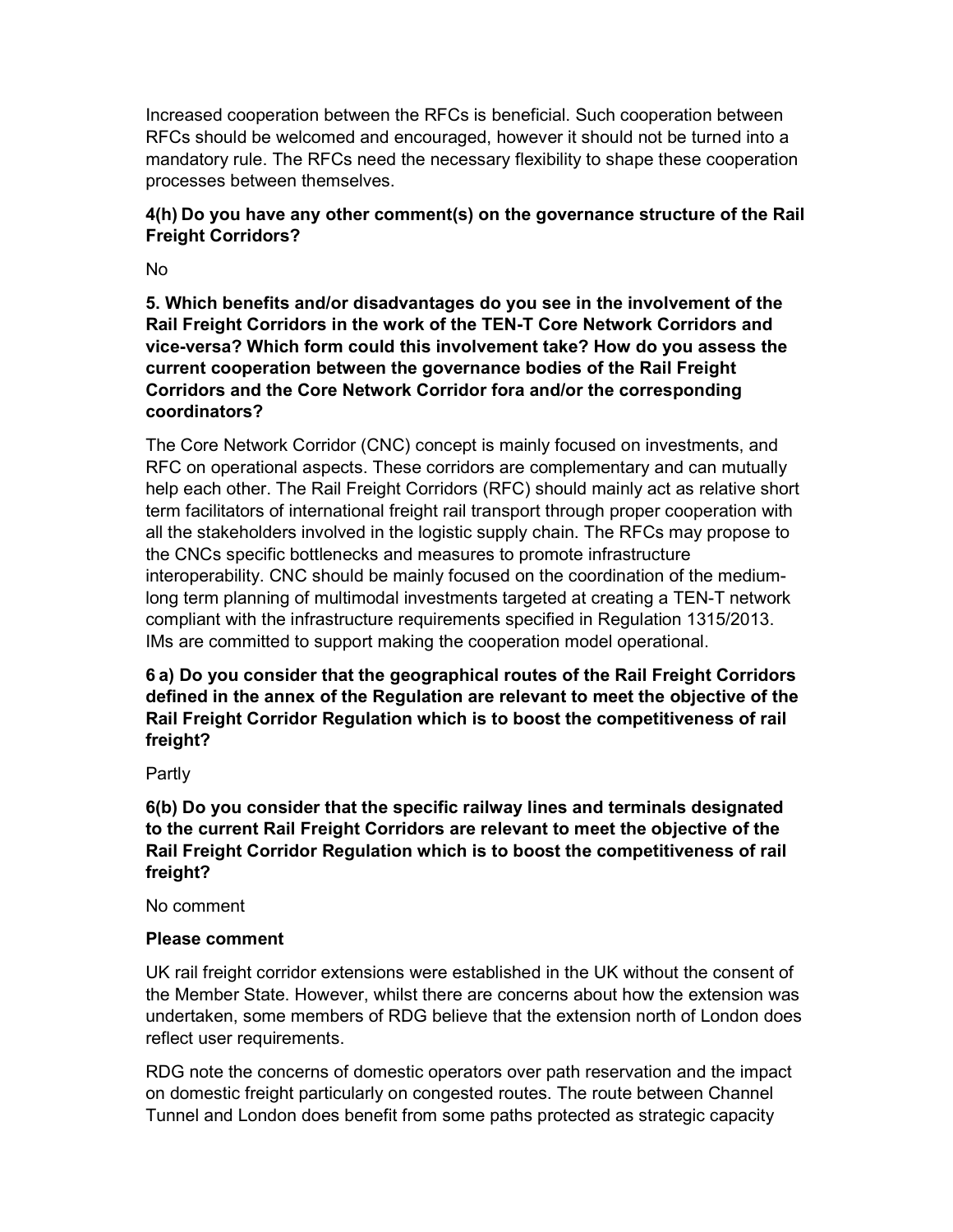and as such the impacts here would be less. In the UK we are still addressing how the extension of the corridor along the West Coast Mainline can address path reservation without detriment to domestic freight growth and passenger service demand. Geographical routes should be amended on the basis of market need.

## 6(c) Do you consider that the specific railway lines and terminals designated to the current Rail Freight Corridors are sufficient to meet the objective of the Rail Freight Corridor Regulation which is to boost the competitiveness of rail freight?

New terminals may be added to the RFC. Given that this can be done under the current Regulation there is no need to revise this.

6(d) In your view, how significant should market needs be when designing the routes (the geographical definition specified in the annex of the Regulation, which does not specify specific railway lines) of the Rail Freight Corridors?

#### **Significant**

### 6(e) In your view, how significant should market need be when designating railway lines or terminals to a Rail Freight Corridor?

#### Very significant

### 6(f) In relation to questions d) and e), which other criteria should be taken into account?

Market need should be the main basis for designing the routes of the corridors. However, in addition the quality of lines and the technical characteristics should also be taken into account. Furthermore, the market need should be balanced with the passenger service requirement. Extensions or reductions of corridors should not be based entirely according to market demands, but also require the consent of all Member States and IMs concerned should be sought.

### 6(g) Do you see a need for procedures to modify the principal routes of the Rail Freight Corridors, e.g .removing route sections or merging of Rail Freight Corridors?

Yes.

#### Please comment

Such a procedure should avoid having to going through the legislative process of the modification of the annex of the Regulation. The rule could be:

- if the extension/shortening complies with the annex (the nodes are kept), then the approval of the Executive Board should be needed
- if not, it needs the approval of the European Commission.

In either case, the decision of an extension/ shortening must be based on a market study, for which users and IMs of the corridor have been consulted well in advance.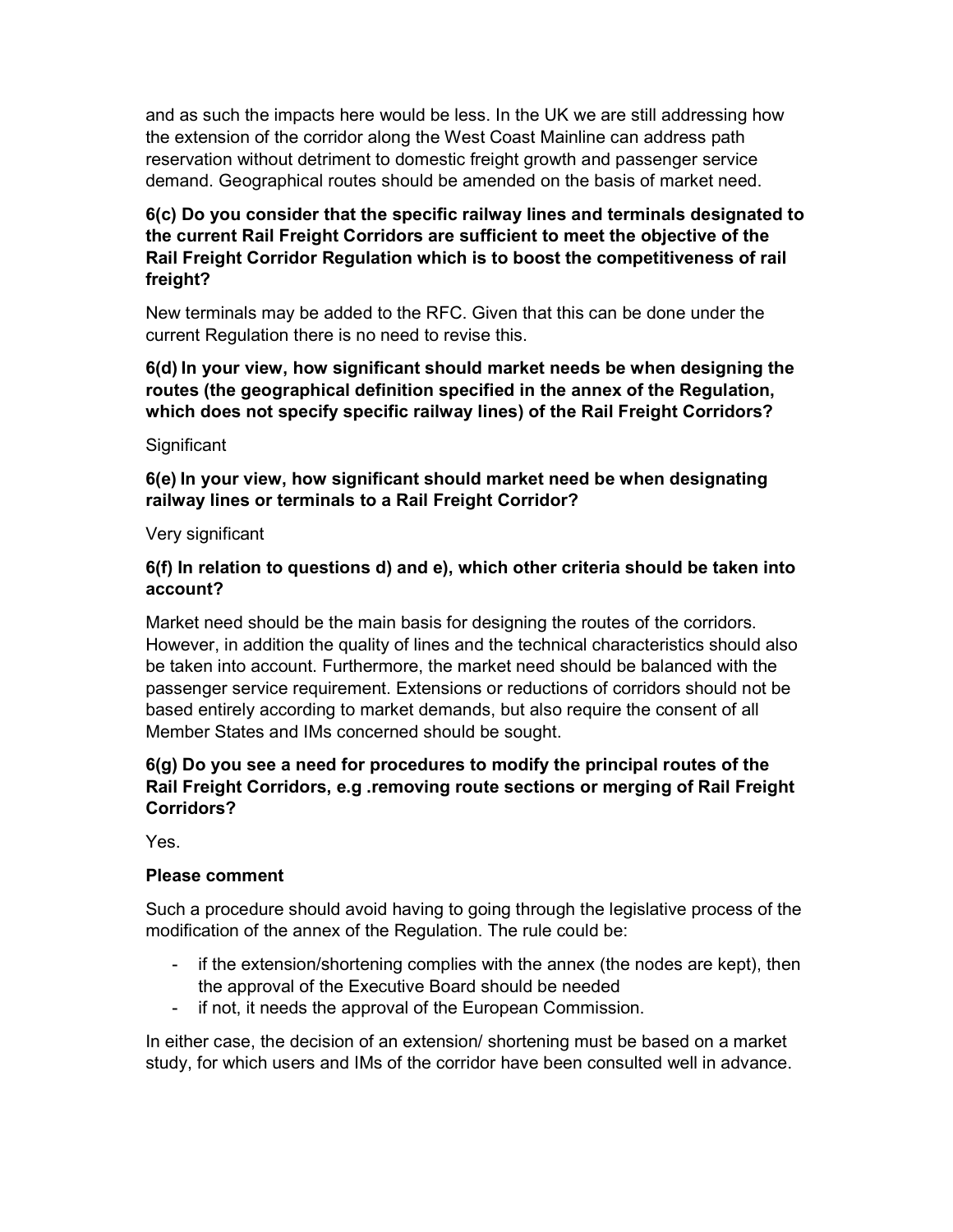Some lines or routes of corridors are not currently justified by the market and should be deleted from the annex for example the additional sections of the North Sea – Mediterranean corridor. Furthermore, the current Regulation already provides for a procedure through the process of modification of the annex.

6(h) The initial nine Rail Freight Corridors have been largely aligned with the TEN-T Core Network Corridors in terms of geographical definition, in order for the Rail Freight Corridors to form the rail freight backbone of the Core Network Corridors Which benefits and/or shortcomings do you see in this alignment between the Rail Freight Corridors and the TEN-T Core Network Corridors?

Benefits:

- Reduction of management structures.
- Simplification of administrative procedures.
- Increased multimodal competitiveness.
- Any investment in the rail freight backbone will have a positive impact on the RFCs.

#### Shortcomings:

Having two frameworks firstly complicates the process of corridor extensions and/or removals, and secondly requires legally well-defined roles and regular interaction. As per RDG's response to question 5, Core Network Corridors (CNCs) and RFCs have key differences in nature and scope. Whereas the CNCs stand on a medium/longterm development, the RFCs focus on daily operational issues. Secondly, CNCs have a multimodal scope, whilst RFCs having a clear rail-related scope. Finally, while CNCs target both passenger and freight transport operations, RFCs are tools specifically designed for rail freight.

# 7. a) in terms of reliability, punctuality, quality and efficiency of freight train services?

|                                 | Very positive<br>developments | Positive<br>developments | No<br>developments | Negative<br>developments | Very negative<br>developments | No<br>opinion |
|---------------------------------|-------------------------------|--------------------------|--------------------|--------------------------|-------------------------------|---------------|
| 2010-today                      | €                             |                          | 0                  | O                        |                               | 0             |
| In the<br>short term            | O                             | O                        | O                  | O                        | Ø                             | O             |
| Over the<br>period<br>2010-2030 | O                             | O                        | Õ                  | Ô                        | Ò                             | Ò             |

#### Please comment

No comment

### 7(b) in terms of traffic management?

No comment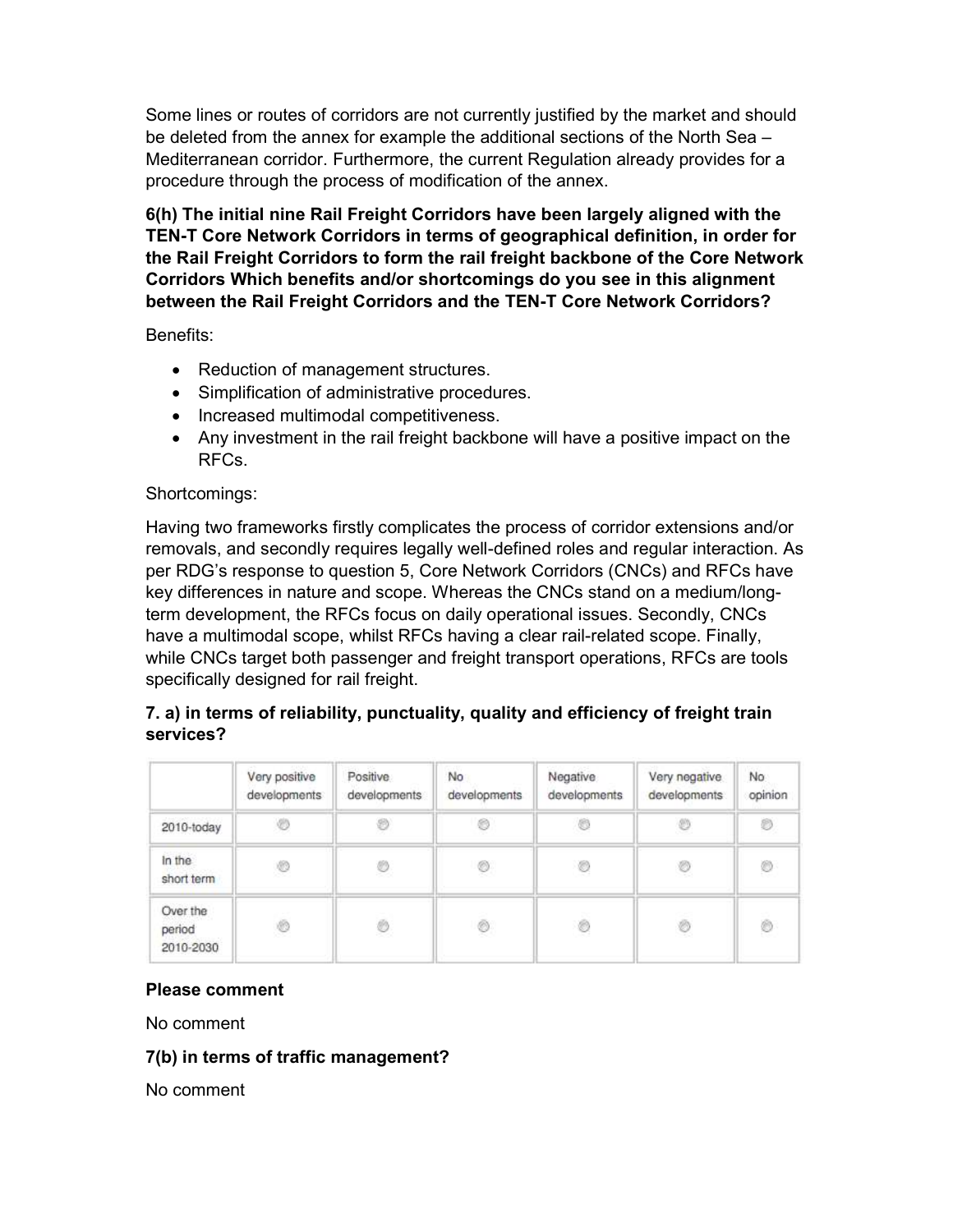|                                 | Very positive<br>developments | Positive<br>developments | No.<br>developments | Negative<br>developments | Very negative<br>developments | No<br>opinion |
|---------------------------------|-------------------------------|--------------------------|---------------------|--------------------------|-------------------------------|---------------|
| 2010-today                      | Ó                             | 0                        | Ø                   | $\circledcirc$           | 8                             | Ø             |
| In the<br>short term            | ◎                             | O                        | O                   | $\circledcirc$           | O                             | O             |
| Over the<br>period<br>2010-2030 | Ò                             | Ô                        | Ò                   | O                        | $_{\odot}$                    | O             |

### Please comment

No comment

# 7 (c) in the field of infrastructure development?

|                                 | Very positive<br>developments | Positive<br>developments | No<br>developments | Negative<br>developments | Very negative<br>developments | No<br>opinion |
|---------------------------------|-------------------------------|--------------------------|--------------------|--------------------------|-------------------------------|---------------|
| 2010-today                      | Ø                             | Ø                        | $\circledcirc$     | $\circledcirc$           | O                             | Ó             |
| In the<br>short term            | ۳                             | O                        | O                  | $\circledcirc$           | O                             | Ø             |
| Over the<br>period<br>2010-2030 | O                             | O                        | Ò                  | $\circledcirc$           | O                             | ð             |

### Please comment

No comment

# 7(d) in terms of capacity allocation procedures?

|                                 | Very positive<br>developments | Positive<br>developments | No<br>developments | Negative<br>developments | Very negative<br>developments | No.<br>opinion |
|---------------------------------|-------------------------------|--------------------------|--------------------|--------------------------|-------------------------------|----------------|
| 2010-today                      | O                             | Ó                        | Ò                  | O                        | Ø                             | $\circledcirc$ |
| In the<br>short term            | O                             | Ø                        | $\circledcirc$     | O                        | Ø                             | $\circledcirc$ |
| Over the<br>period<br>2010-2030 | Ó                             | ð                        | $^\circledR$       | $\circledcirc$           | Ò                             | O              |

# Please comment

No comment

8(a) The Regulation foresees the adoption of common targets for punctuality and/or guidelines for traffic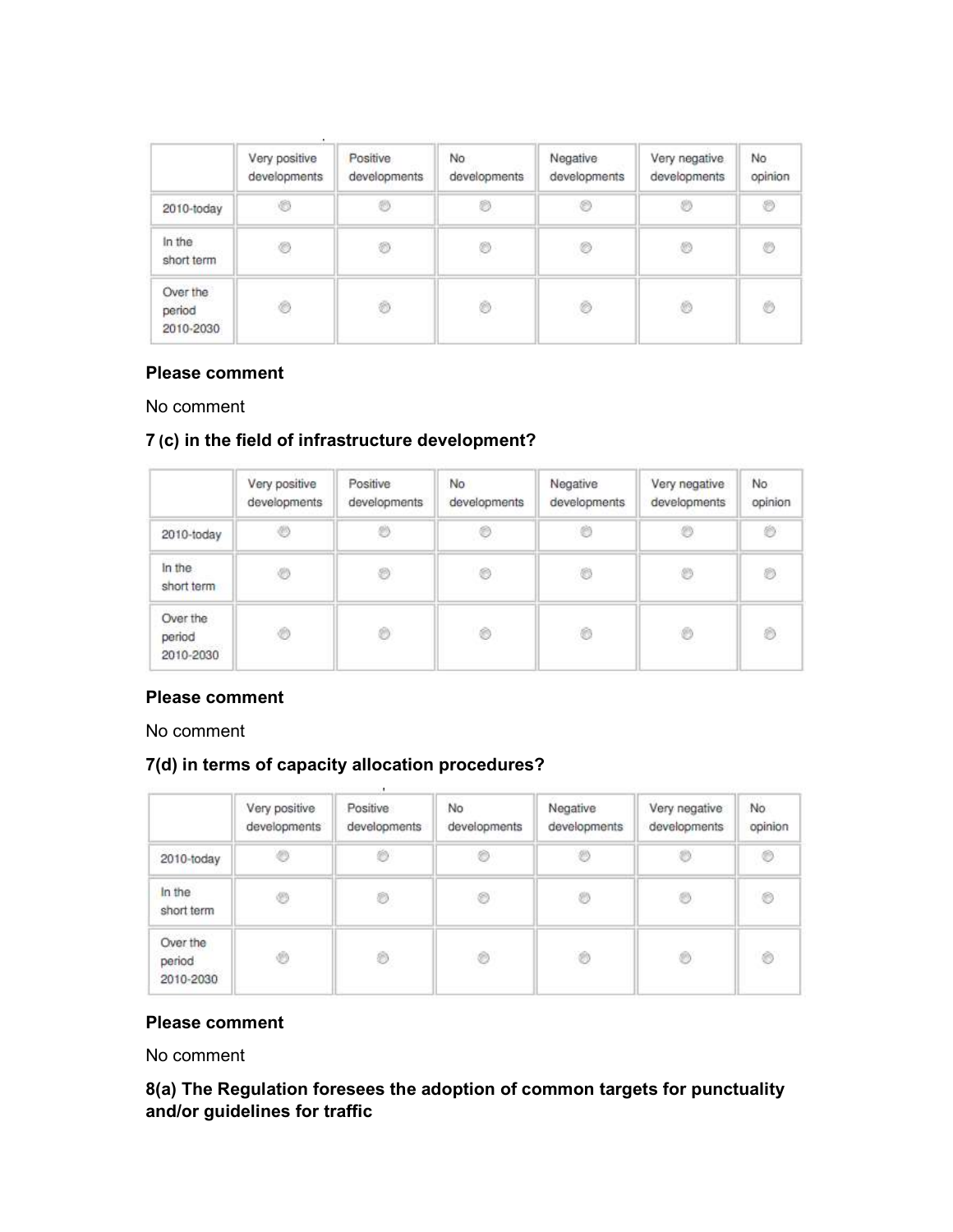management, and the drawing up of priority rules for the management of different types of traffic, in case of disturbances of train movements. In case of disturbances, have you perceived a positive evolution with regard to punctuality?

No comment

In case of disturbances, have you perceived a positive evolution with regard to traffic management?

No comment

8(b) The Regulation lays down one concrete priority rule in the event of disturbance: the train path allocated to freight trains which comply with their scheduled time in the working timetable should not be modified, as far as possible. (i) Do you consider this priority rule as appropriate?

Yes

8(b) (ii) In practice, have you seen any effect of this rule?

No comment

8(c) Do you think that strict punctuality targets and stronger priority rules should be promoted (i) in the Rail Freight Corridors?

No

#### Please comment

There should be no legal constraint for the IM to apply pre-defined priority rules between different types of services, as situations need to be tackled on a case by case basis to ensure the smoothest traffic possible on the whole network, based on objective quality goals.

#### 8(c)(ii) for international freight trains on any routes?

No, this should not be promoted

#### Please comment

There shouldn't be any priority for freight over passenger enshrined in law. RFCs are a great way of experimenting with new ways of better coordinating traffic across borders however, they should not be used as a tool to increase modal share, not create adverse tension between passenger and freight services.

### 8(d) Do you think that priority rules should be harmonised among all the Rail Freight Corridors?

No.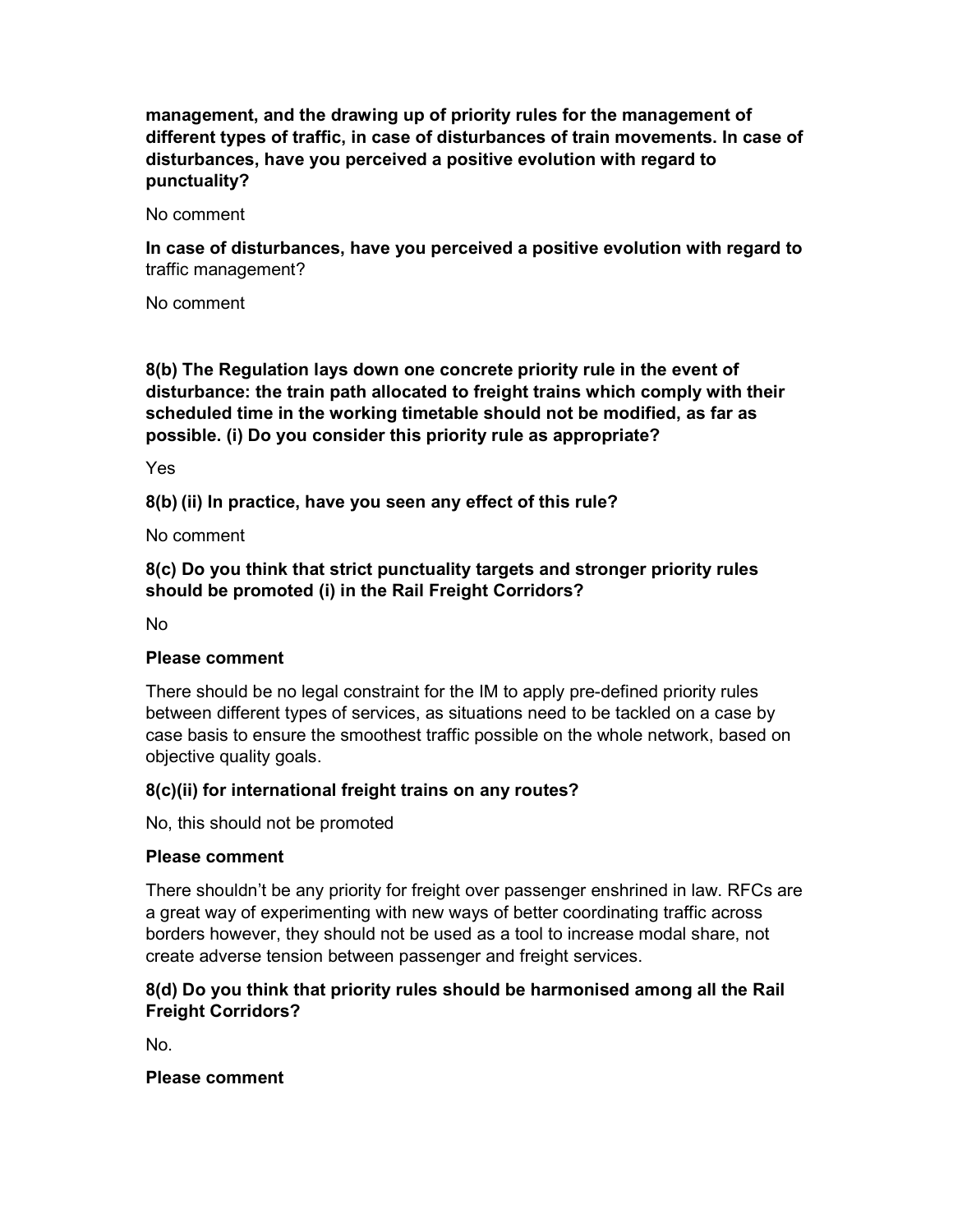There should be no legal constraint for the IM to apply pre-defined priority rules between different types of services, as situations need to be tackled on a case by case basis to ensure the smoothest traffic possible on the whole network, based on objective quality goals.

### 8(e) In your opinion, under which circumstances, should passenger trains have the priority over freight trains?

Specific circumstances

### If, 'specific circumstances' please specify:

There should be no legal constraint for the IM to apply pre-defined priority rules between different types of services, as situations need to be tackled on a case by case basis to ensure the smoothest traffic possible on the whole network, based on objective quality goals.

### 8(f) In your opinion, under which circumstances, should freight trains have the priority over passenger trains?

Specific circumstances

### If, 'specific circumstances' please specify:

There should be no legal constraint for the IM to apply pre-defined priority rules between different types of services, as situations need to be tackled on a case by case basis to ensure the smoothest traffic possible on the whole network, based on objective quality goals.

### 9(a) Have you perceived developments due to the coordination of traffic management foreseen in the Regulation?

Positive developments

#### Please comment

No comment

#### 9(b) Do you think that the role of the Rail Freight Corridors regarding coordination of traffic management should be modified?

It should remain as it is

#### Please comment

The IMs are in charge for traffic management, and the situation should not change. The current Regulation offers margin of manoeuvre in order to improve the role of facilitation of RFCs – with no need to a regulatory revision.

### 9(c) How do you perceive the coordination of works (possessions) in the Rail Freight Corridors in practice?

Not sufficient.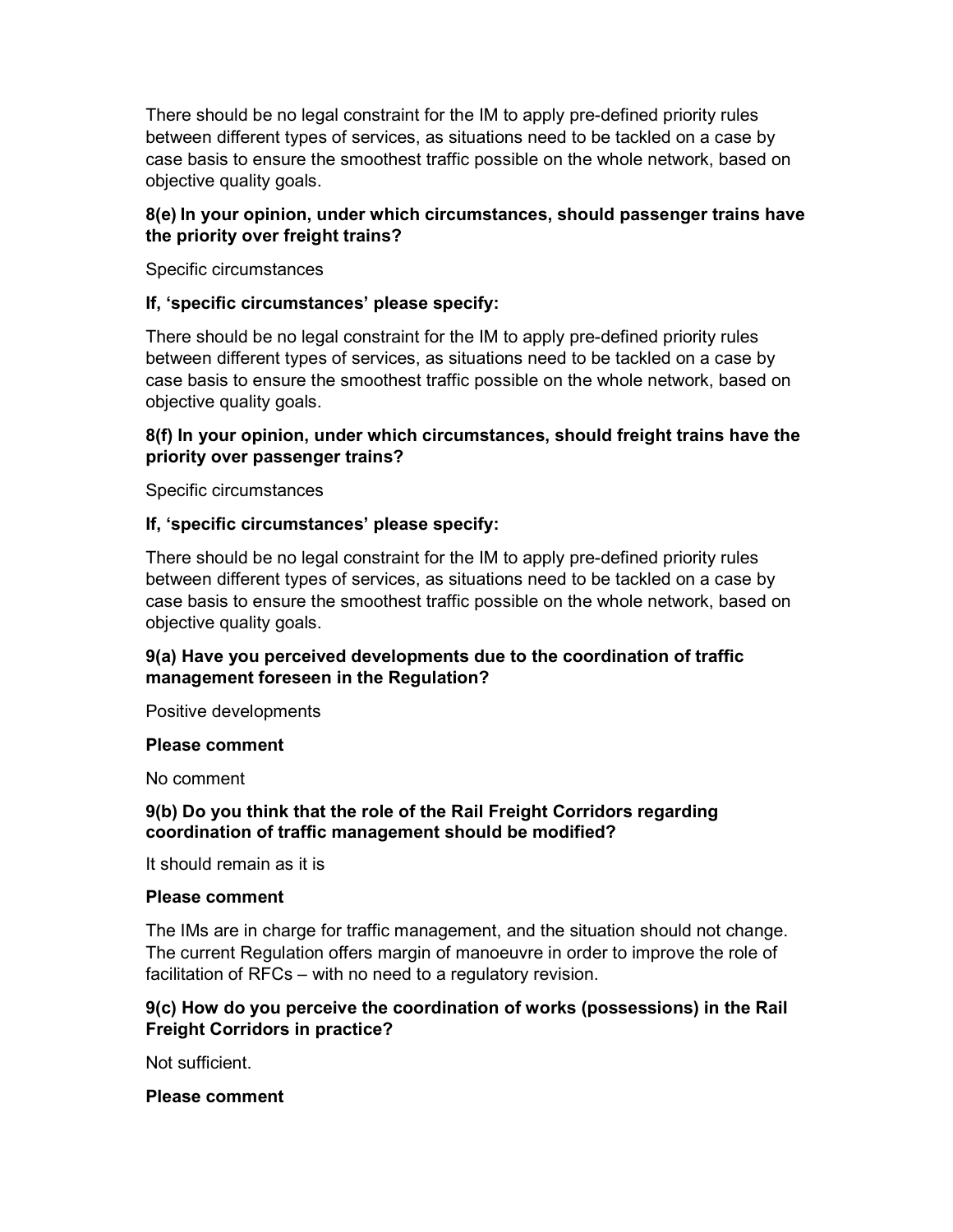IMs commit to improving the coordination between each other in order to minimise any potential disturbance for the customers. The coordination of infrastructure works is a task and responsibility which belongs necessarily to IMs and to involve other actors in this process could make the governance architecture more complex. However, operators using the lines should be consulted on a domestic basis as to when works are taking pace and how they may be compensated for any negative operational impacts.

10 (a) Should the Rail Freight Corridors have a role in the implementation of the following infrastructure requirements laid down in Article 39 of Regulation 1315/2013 (to be implemented by 2030 on the Core Network): 740m train length, 22.5t axle load, electrification, 100 km/h speed?

Yes

### Please comment

The responsibility of the implementation of the technical requirements of Regulation 1315/2013 lies with member states and the IMs. RFCs have a role to play as facilitators, for example by including the TEN-T technical requirements in the implementation plans of the Management Boards.

10(b) The deployment of European Railway Traffic Management System (to be implemented by 2030 on the Core Network) presupposes a close coordination between the deployment on the trackside and the on-board. Moreover some Rail Freight Corridors have merged with the so-called European Railway Traffic Management System Corridors. In your opinion, should the Rail Freight Corridors have a particular role to play in the operational deployment of the European Railway Traffic Management System?

No

## Please comment

The responsibility of the implementation of ERTMS lies primarily with Member States and the IMs and ERTMS corridors should not be merged with RFCs.

10(c) In your opinion, should the Rail Freight Corridors have a particular role to play in the deployment of any other infrastructure parameters (e.g. related to loading gauge)?

No.

If yes, please specify which ones

No comment

10(d) (i) How would you describe the added-value of the Rail Freight Corridors in terms of coordination of investments across borders?

Somewhat significant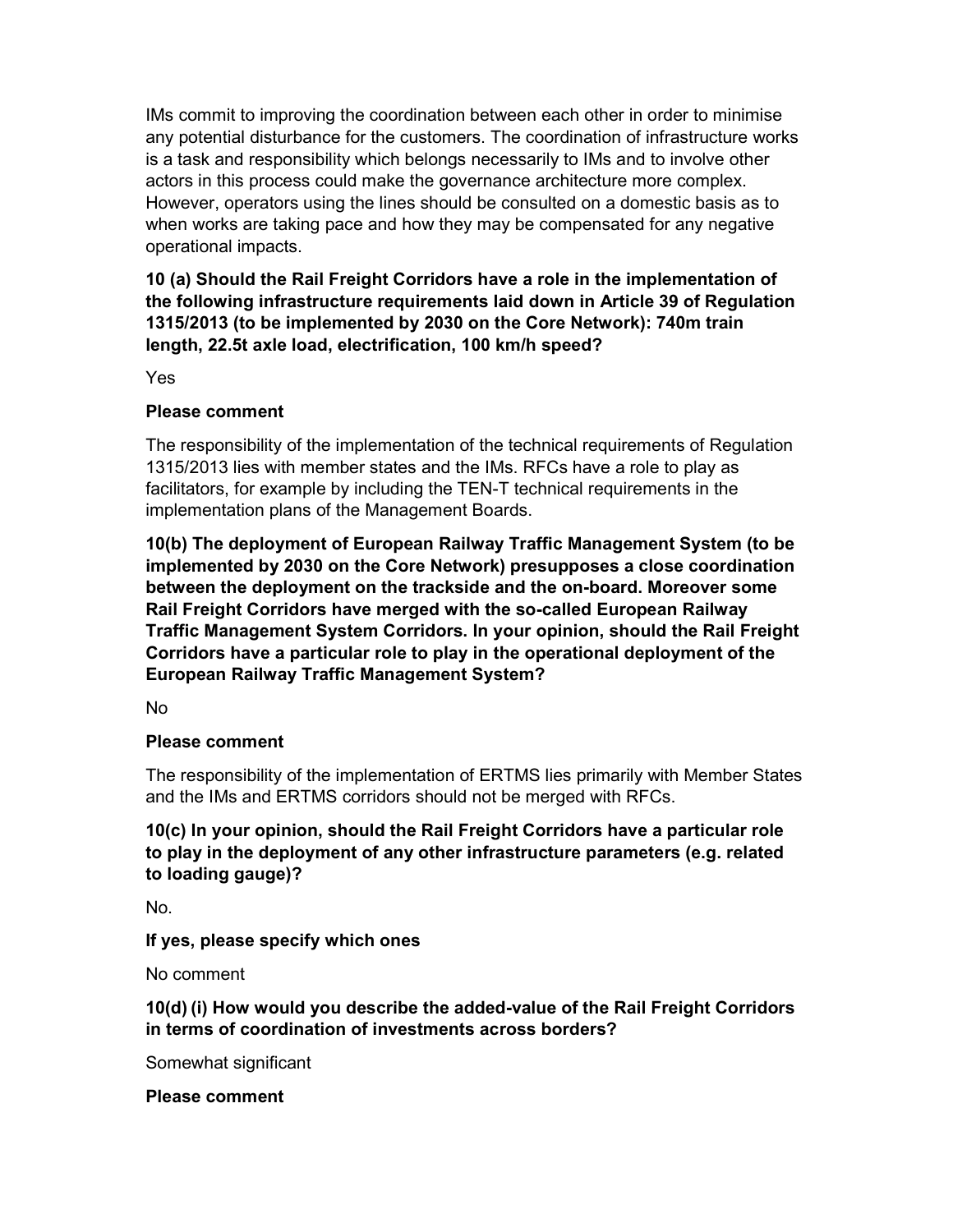The RFC has supported capital investment in RNE of IT systems.

### 10(d) (ii) Do you think that the role of the Rail Freight Corridors in terms of coordination of investments should be modified?

It should remain as it is.

#### Please comment

None

## 11. Do you think that the Rail Freight Corridors should have access to dedicated financial resources, having the competence to take the decision for small-scale investments along the corridors?

Small-scale investments made by Member States or via private investors should be industry-led rather than corridor-led with active dialogue between relevant actors. However, if funds were to be made available by the European Commission then the corridor management should have an input as to how this is directed; RDG would support Commission funding to help corridors achieve quick-wins. However, Member States should not be obliged to make dedicated financial resources available for small-scale investments on the RFC.

## 12(a) Do you think that the Rail Freight Corridors should play a role in promoting the access to information about and development (capacity and investments) of last-mile infrastructure?

Yes

#### Please comment

Last-mile infrastructure is very important in order to exploit all the potential synergies with other modes of transport and make sure that rail freight is fully part of the transport logistics chain.

12(b) In your opinion, should the Rail Freight Corridors have a role in identifying the impacts of some investments along the Rail Freight Corridor infrastructure, on last mile infrastructures, and vice versa?

Yes

#### Please comment

No comment

### 13(a) How do you assess the amount of dedicated capacity (pre-arranged paths and/or reserve capacity) offered by the Rail Freight Corridors?

No opinion

#### Please comment

RDG has a limited ability to comment as the UK IM only offered one path and it was not taken up.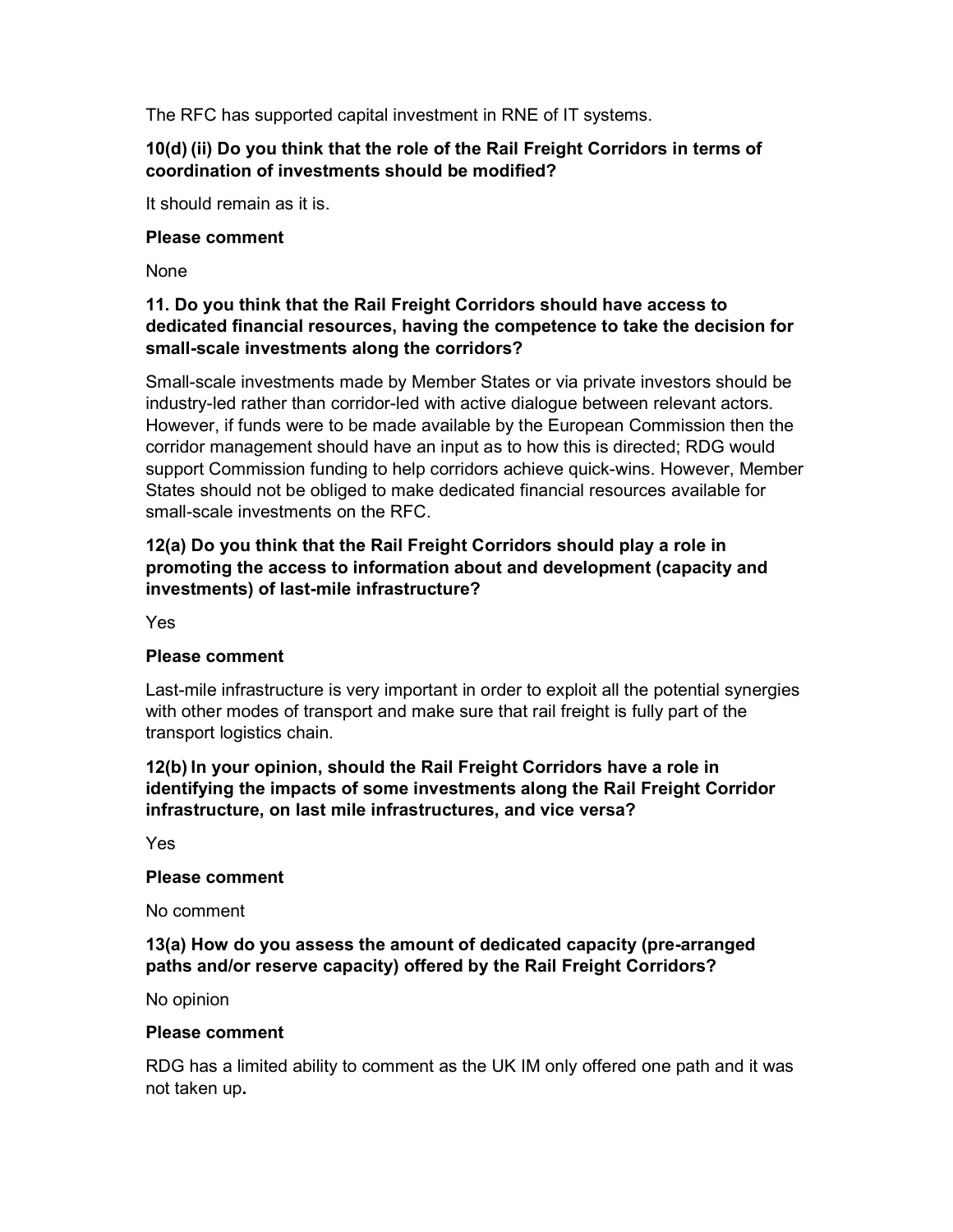RDG note the concerns of domestic operators over path reservation and the impact on domestic freight particularly on congested routes. In the UK we are still addressing how the extension of the corridor along the West Coast Mainline can address path reservation without detriment to domestic freight growth and passenger service demand.

### 13(b) How do you assess the quality of the capacity offered by the Rail Freight Corridors?

No comment

#### Please comment

No comment

13(c) In your opinion, do national framework agreements, which have been concluded for freight or passenger national traffic, have an impact on the amount of capacity dedicated to the Rail Freight Corridor?

No opinion

#### Please comment

Framework contracts are now regulated by European law and should, in principle, no longer be a limiting factor.

13(d) If you are a user of the Rail Freight Corridors: if you have the choice between a pre-arranged path in the sense of the Regulation and paths of comparable quality allocated through the national procedures, do you see an added value in choosing a pre-arranged path?

No comment

#### Please comment

No comment

#### 13(e) Do you consider the pre-arranged path concept as being in line with market needs?

Not always

#### Please comment

RDG note the concerns of domestic operators over path reservation and the impact on domestic freight particularly on congested routes. In the UK we are still addressing how the extension of the corridor along the West Coast Mainline can address path reservation without detriment to domestic freight growth and passenger service demand.

#### 13(f) Do you consider it possible to reduce the timeline for the application to dedicated capacity on the RFCs for prearranged paths?

No comment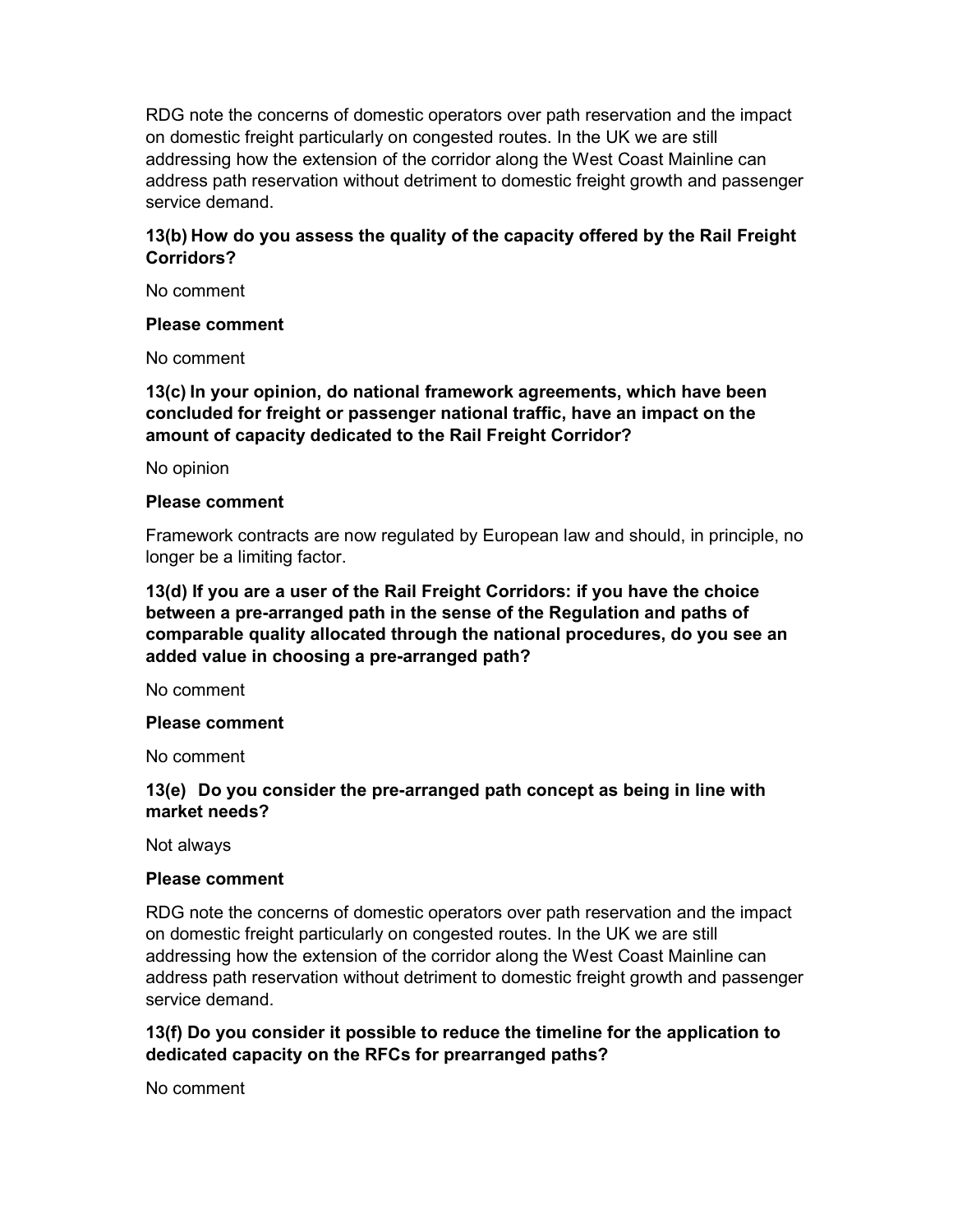## Do you consider it possible to reduce the timeline for the application to dedicated capacity on the RFCs for reserve capacity?

Largely

### Please comment

Coordination of the RFC path allocation process with the national one has to be ensured. Delaying the allocation of international paths must be an answer to the flexibility requirements of RUs, but must in no case lead to a decrease of quality, i.e. that freight RUs only get the residual capacity in case the applicant loses a prearranged path conflict. In any event, the planning of works has to be taken into account when designing capacity.

# 13(g) In your opinion, should the timeline for the application to reserve capacity be harmonised among all Rail freight corridors?

Yes

13(h) Do you see a need for a new concept for freight capacity allocation, e.g. ensuring at an early stage the reservation of capacity (e.g. time windows) of good quality for freight on the Rail Freight Corridors (and defining specific train paths only at a later stage, closer to the actual running of the train)?

No, the prearranged path concept is meeting the needs.

### Please comment

RDG note the concerns of domestic operators over path reservation and the impact on domestic freight particularly on congested routes. In the UK we are still addressing how the extension of the corridor along the West Coast Mainline can address path reservation without detriment to domestic freight growth and passenger service demand.

## 14(a) In your opinion, does the concept of C-OSS bring an added value to European cross-border rail freight?

High added-value

## 14(b) If you are a user of the Rail Freight Corridors: what is your experience in terms of contacts and use (including tools and procedures) of the C-OSS

The concept of the C-OSS of particular value for those international flows that require a number of border crossings and that would otherwise require the customer to negotiate access with several infrastructure managers. However, it may be that where freight traffic crosses only one border, the parties involved already have adequate mutual agreements in place and therefore see no need to place capacity requests through the C-OSS, particularly if this is likely to mean that in the event of conflicting demands, the shorter flows will be given the lower priority.

#### Please comment

No comment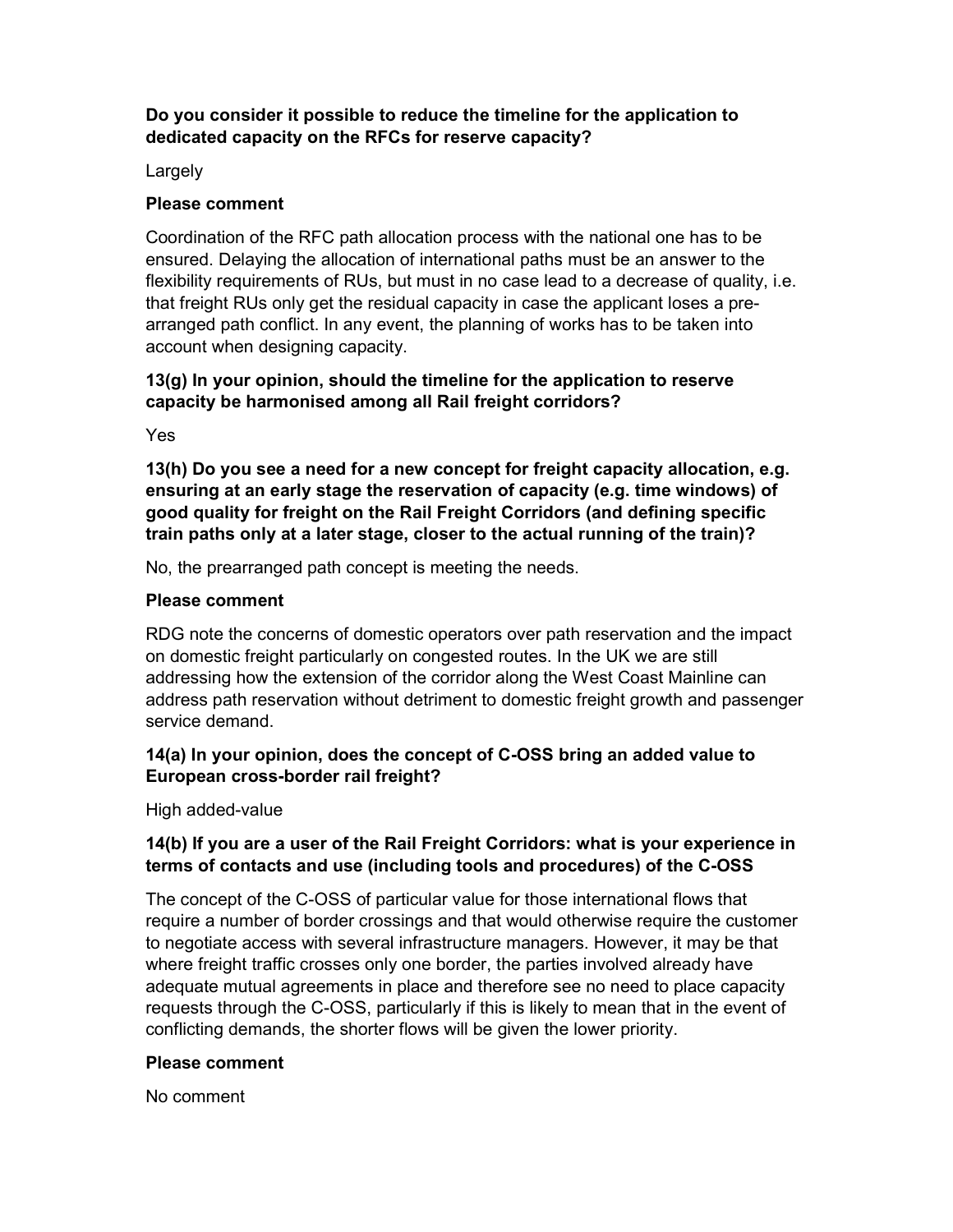14(c) In your opinion, should the C-OSS offer include the possibility for users to request: It does not necessarily mean that the C-OSS takes the corresponding allocation decision. Currently the Regulation does not explicitly specify that the C-OSS should offer to users this possibility (but does not forbid it). (i) late request for prearranged path?

Yes.

### Please comment

The possibility already exists.

## 14(c)(ii) The modification and cancellation of paths?

No opinion

## Please comment

Already today the Corridor One Stop Shop (C-OSS) handles changes and withdrawals of paths until the final allocation. In the medium to long term, the role of the C-OSS should be broadened to include modifications and cancellations of paths after the allocation. It should also deal with other pre or after sales activities.

# 14(c) (iii) National capacity

No

### Please comment

No comment

## 14(c) (iv) Terminal capacity?

No

## Please comment

Terminal capacity should be provided using the existing measures in the first Package Recast on a non-discriminatory basis directly with the terminal facility owner.

## 14(c) (v) Information about last-mile infrastructure

Yes

#### Please comment

No additional comments.

## 14(c) (vi) Feeder and outflow paths?

No comment

#### Please comment

No comment

14(c) (vii) Other?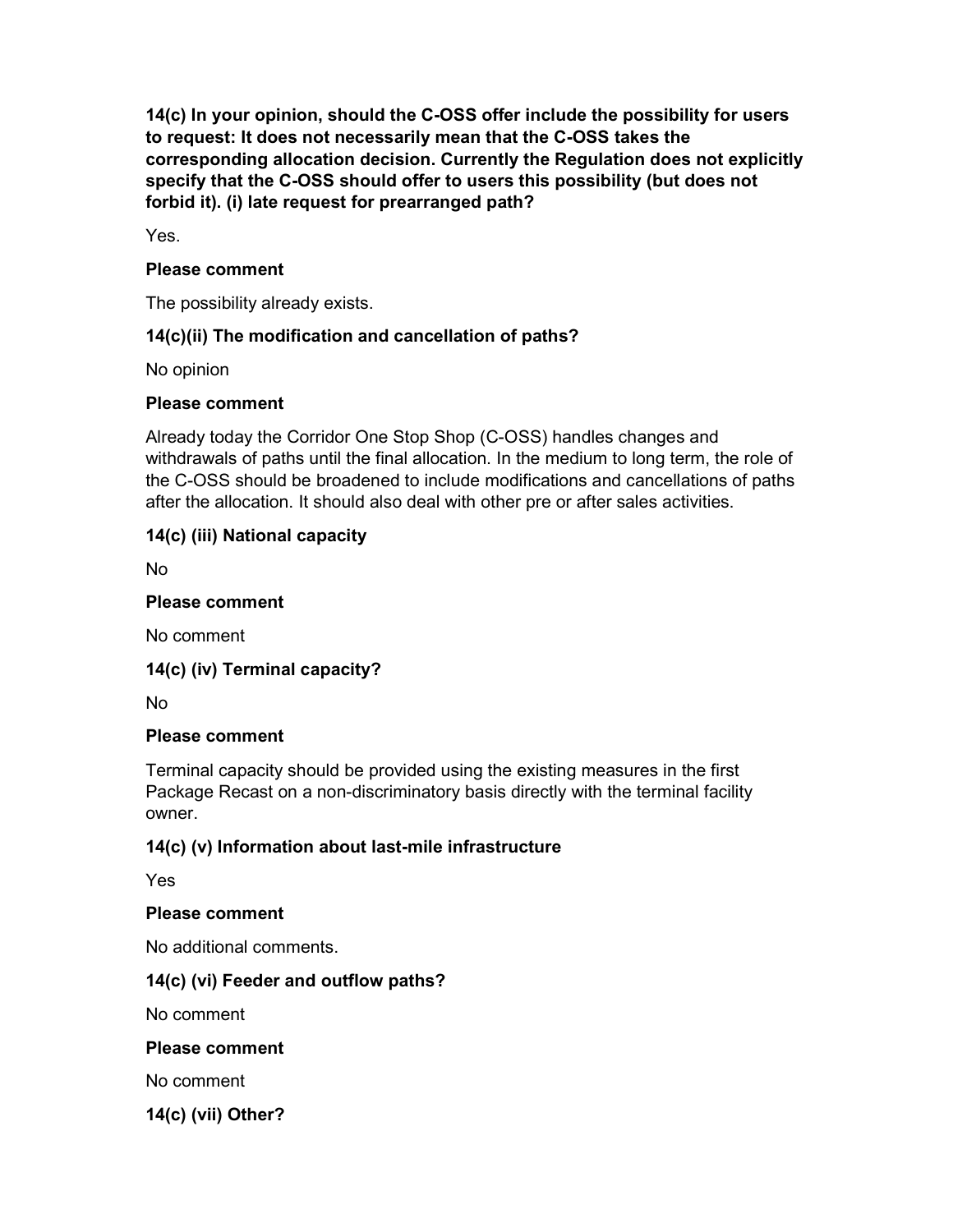No

#### Please comment

No additional comments.

### 14(d) In your opinion, what should be the reserve capacity consist in?

No comment

#### Please comment

No comment

### 14 (e) In your opinion should the C-OSS handle ad hoc requests for capacity other than reserve capacity?

No comment

#### Please comment

No comment

14(f) The current framework for capacity allocation foresees that the reserve capacity shall be requested to the C-OSS at least 30 days before the running day. In your opinion should this period be shortened for ad hoc requests (reserve capacity or other) to be requested closer to the running day of the train?

Yes

#### If yes, until how many days? Please comment

The C-OSS should be able to deal with ad-hoc requests in a shorter time-frame.

### 14(g) Do you think that the C-OSS should deal with broader administrative processes like for example charging and billing?

No opinion

#### Please comment

Including charging and billing in the C-OSS might indeed be useful in the long run, but it is not urgently needed at this point. Setting it up will require significant resources and harmonisation of the cost structures.

14(h) Do you consider that it should be possible to request via the C-OSS additional services like services at the stations, (e.g. parking or draining services, etc.)? (the current Regulation does not explicitly foresee it, but does not forbid it)

No

#### Please comment

The existing measures in the first Package Recast should be used with access to facilities being offered on a non-discriminatory basis directly with the facility owner.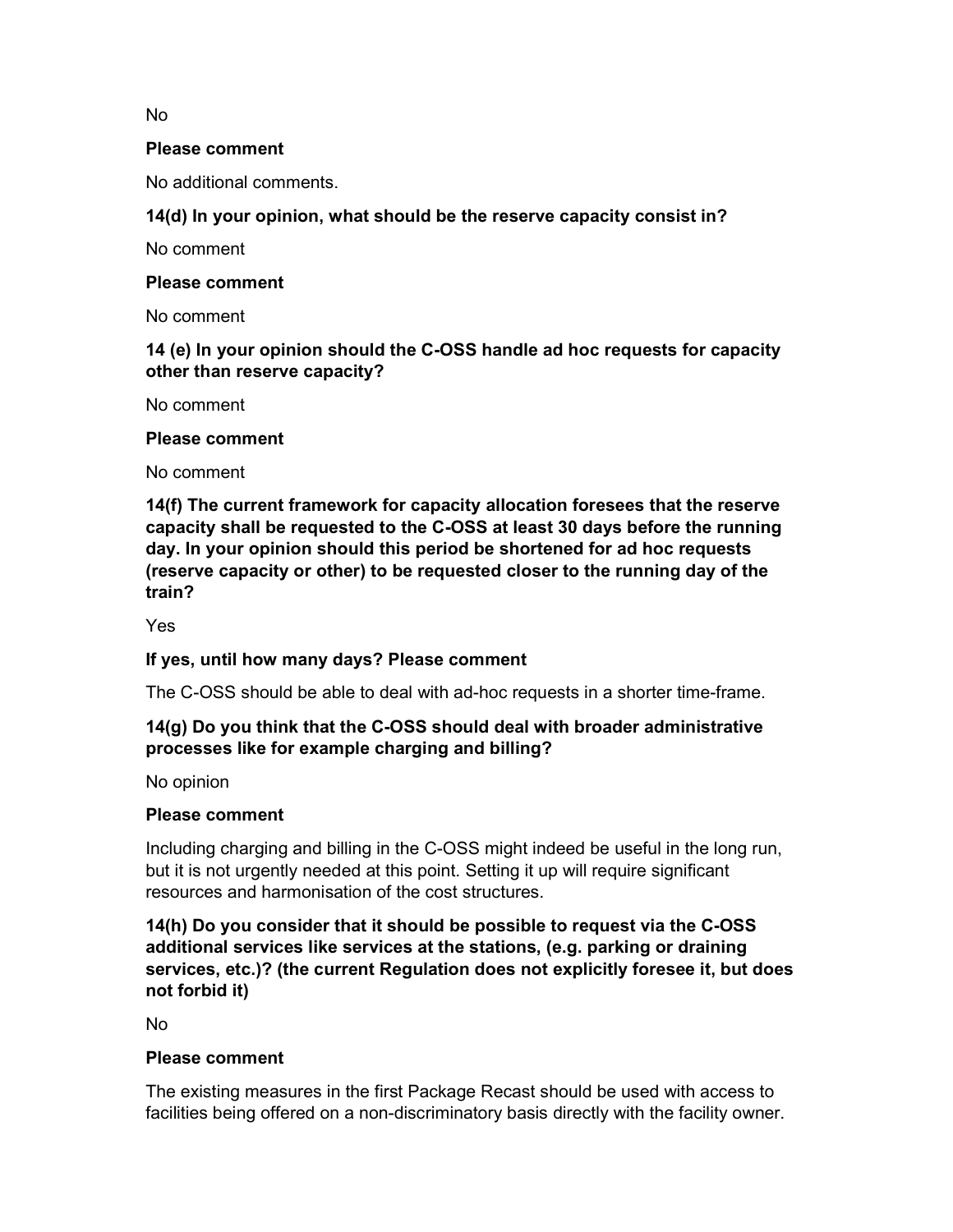14(i) In your opinion, would there be an added value if? (i) the C-OSSs of the different Rail Freight Corridors cooperate more closely and jointly set up a single internet-based interface displaying the capacity for the entire network of Rail Freight Corridors and providing information concerning the use of the Rail Freight Corridors?

No

### Please comment

Such a tool already exists. The RNE Path Coordination System (PCS) is an internet based application which optimises international path coordination by ensuring that path requests and offers are harmonised by all involved parties. Input for international path requests needs to be placed only once into one system - either into the domestic application or directly into PCS. However, there is still room for improvement (a more customer oriented interface). A single internet based tool could provide information on access conditions to the RFC network and to terminals on infrastructure works, etc.

# (ii) The C-OSSs of all Rail Freight Corridors were merged into a single C-OSS?

No comment

### Please comment

No comment

15. In your opinion, would it be beneficial to have targets to monitor the effectiveness of the Rail Freight Corridors as a tool to boost European rail freight? For instance, in terms of traffic volumes or in terms of quality (e.g. punctuality and reliability) or in terms of infrastructure quality?

|                            | Very<br>beneficial | Beneficial | Disadvantageous | Very<br>disadvantageous | No.<br>opinion |
|----------------------------|--------------------|------------|-----------------|-------------------------|----------------|
| Traffic<br>volumes         | $\circledcirc$     | Ò          | Ò               | $\circ$                 | $\circ$        |
| Quality of the<br>services | o                  | O          | Ð               | ¢                       | O              |
| Infrastructure<br>quality  | $^{\circ}$         | O          | ⊚               | C                       | $^{\circ}$     |

Have you any idea of other type of targets, the setting up of which would be beneficial to the Rail Freight Corridors?

No comment

If you deem that the setting of such targets would be beneficial, how could they be defined, and by whom (e.g. by the Regulation, jointly by the governance bodies)?

No comment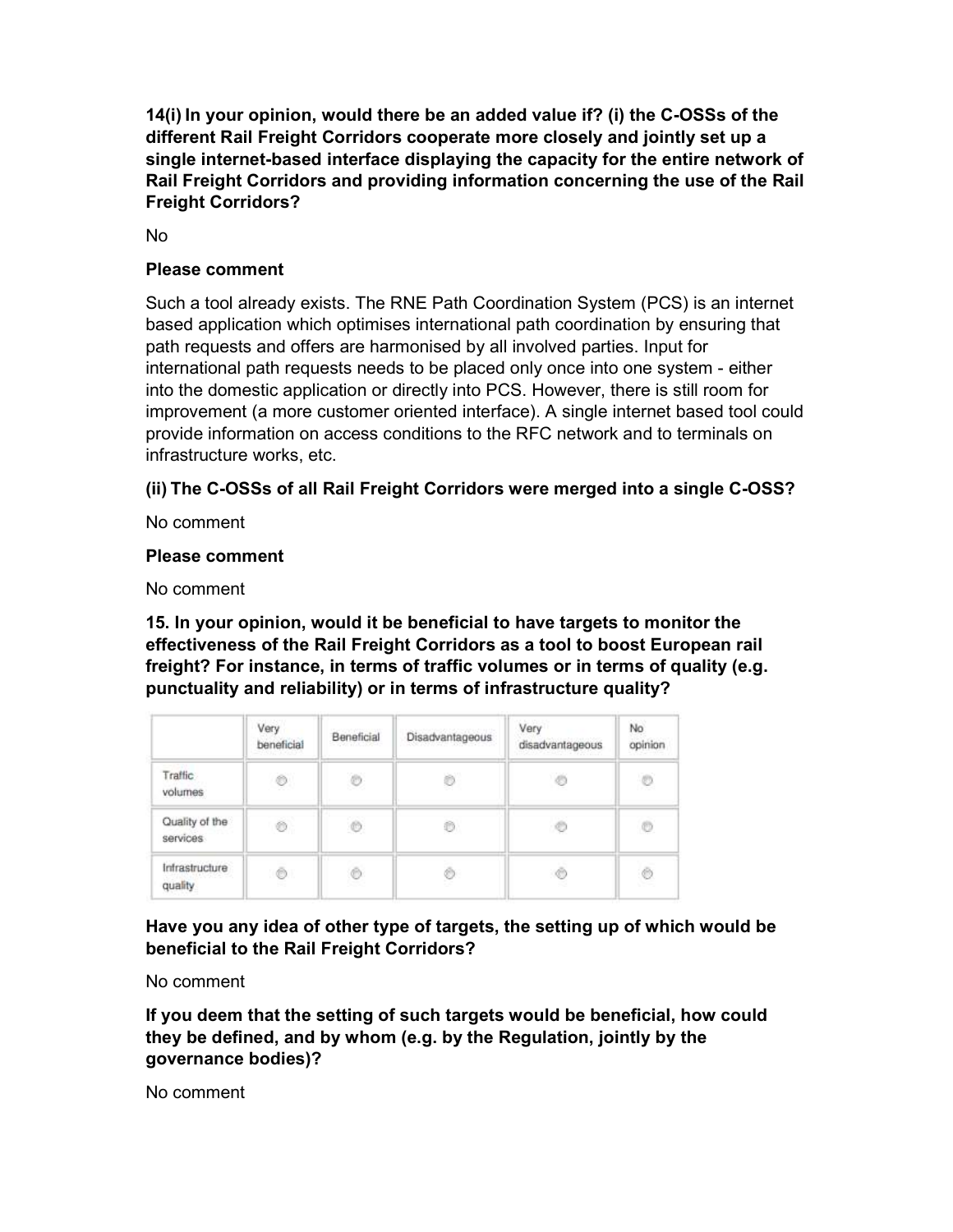16. In your opinion, should the Regulation guarantee to terminals or other stakeholders the access to real-time train data concerning international freight trains, for example Estimated Time of Arrival (ETA)?

Yes

#### Please comment

No comments

17(a) In your opinion, is the legal framework clear enough for the regulatory bodies to adequately perform their supervision of the Rail Freight Corridors?

Yes

If no, please specify in which field?

n/a

### 17(b) Would you have any suggestion on how to improve the regulatory supervision?

No comment

# 18. Would you see an added value in having a single operational language:

### a) on the cross-border sections until the first station/terminal on each side of the border?

For the rail sector, the issue of operational languages is very important, and does not only apply to rail freight traffic on cross-border sections. This issue is therefore not specifically linked to Regulation 913/2010, and should be dealt with in the Operation and Traffic Management (OPE) TSI.

The question of language on cross-border sections is currently being addressed through the amendment of the Train Driver Licensing Directive to ensure that legislation does not impose a disproportionate burden on the industry.

## (b) along the entire network of Rail Freight Corridors?

No

If Yes, please specify for which staff category

n/a

## 19. Do you see an added value in using the Rail Freight Corridors as a pilot vehicle for the deployment of innovative digital solutions and logistical applications?

Yes

## If Yes, please specify for which one and/or in which field

The deployment of innovative digital solutions on the corridors could be used as pilots for certain tools focusing on improving service quality.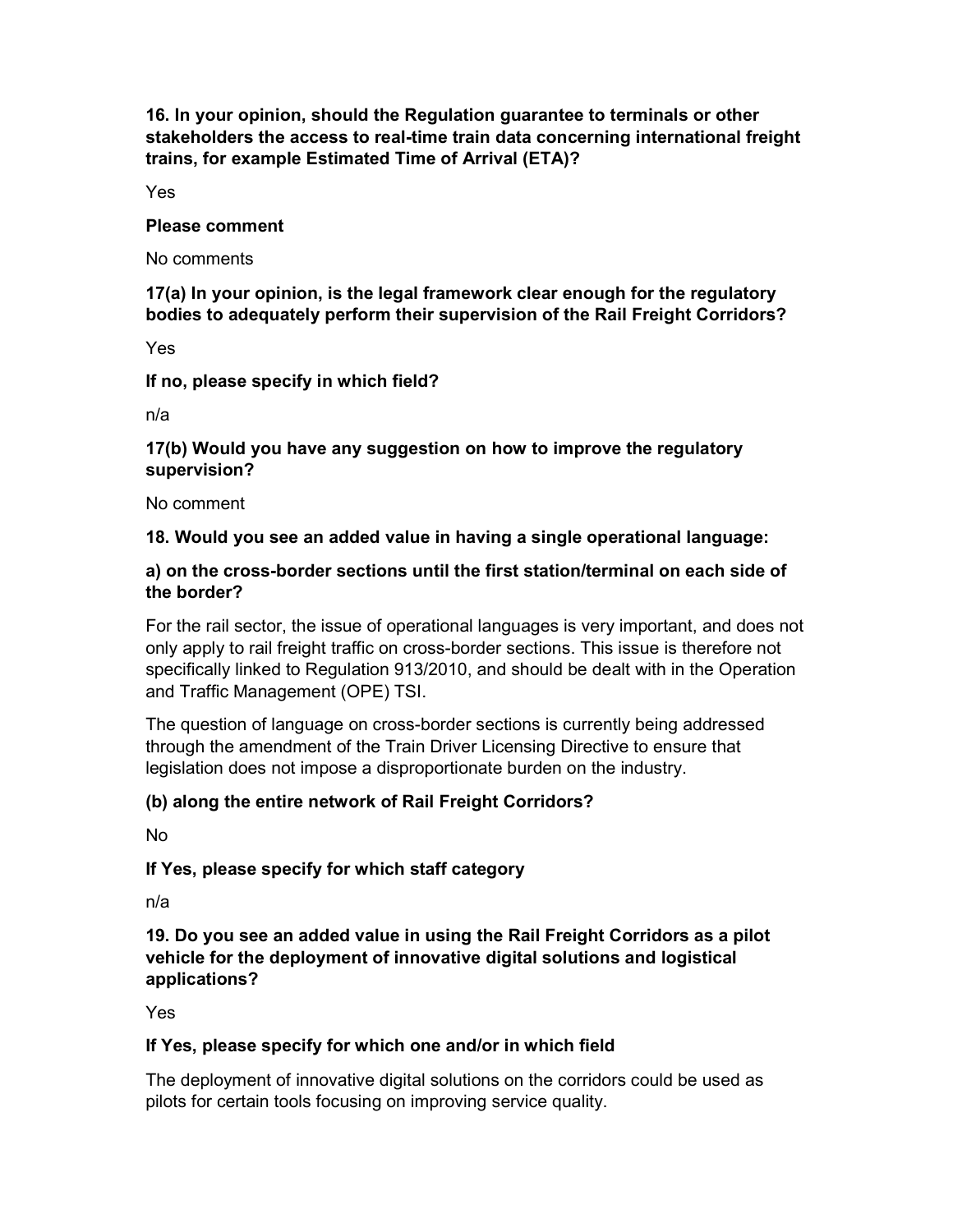20. (a) The European Commission has received a certain amount of feedback, both from Stakeholders inside the Rail Freight Corridors and from users of the Rail Freight Corridors, according to which the Rail Freight Corridors are suffering from a lack of harmonisation and of user-friendliness (e.g. concerning the Corridor information documents, terms and conditions, Frameworks for capacity allocation, Performance monitoring reports, deadlines, transport market studies, reporting procedures).

## (i) Do you agree with this view?

Agree

## Please Comment

Appropriate harmonisation should focus on: the transport market study; capacity products and the allocation process; the coordination of planned temporary capacity restrictions; the all-encompassing Corridor Information Document (CID), serving as the instructions of use for the RFCs; and a Geographical Information System (GIS). This should lead to a simplification of the day to day operations of clients.

# 20(a)(ii) In your opinion, should the Regulation define minimum requirements for the structure and content of documents like the one mentioned above?

No

## If yes, please specify which ones

Boards of RFCs are already committed to further harmonisation over time, respecting the principle of unanimity among its members.

# 20(b) In your opinion, should the tools, methods and processes developed and approved by RailNetEurope be systematically implemented by the Infrastructure Managers along the Rail Freight Corridors?

Yes

## Please comment

The consent of all IMs along the corridor should be sought. The guidelines are, by nature, not mandatory.

## 21. Are you aware of any incoherencies or unclear terminology in the Regulation which would need to be better defined?

No.

22. In your opinion, are the costs incurred for setting up, managing and making use of the Rail Freight Corridors by the stakeholders like the public authorities, the infrastructure managers, the railway undertakings or the terminal managers proportionate to the benefits of the Rail Freight Corridors for cross-border rail freight?

No comment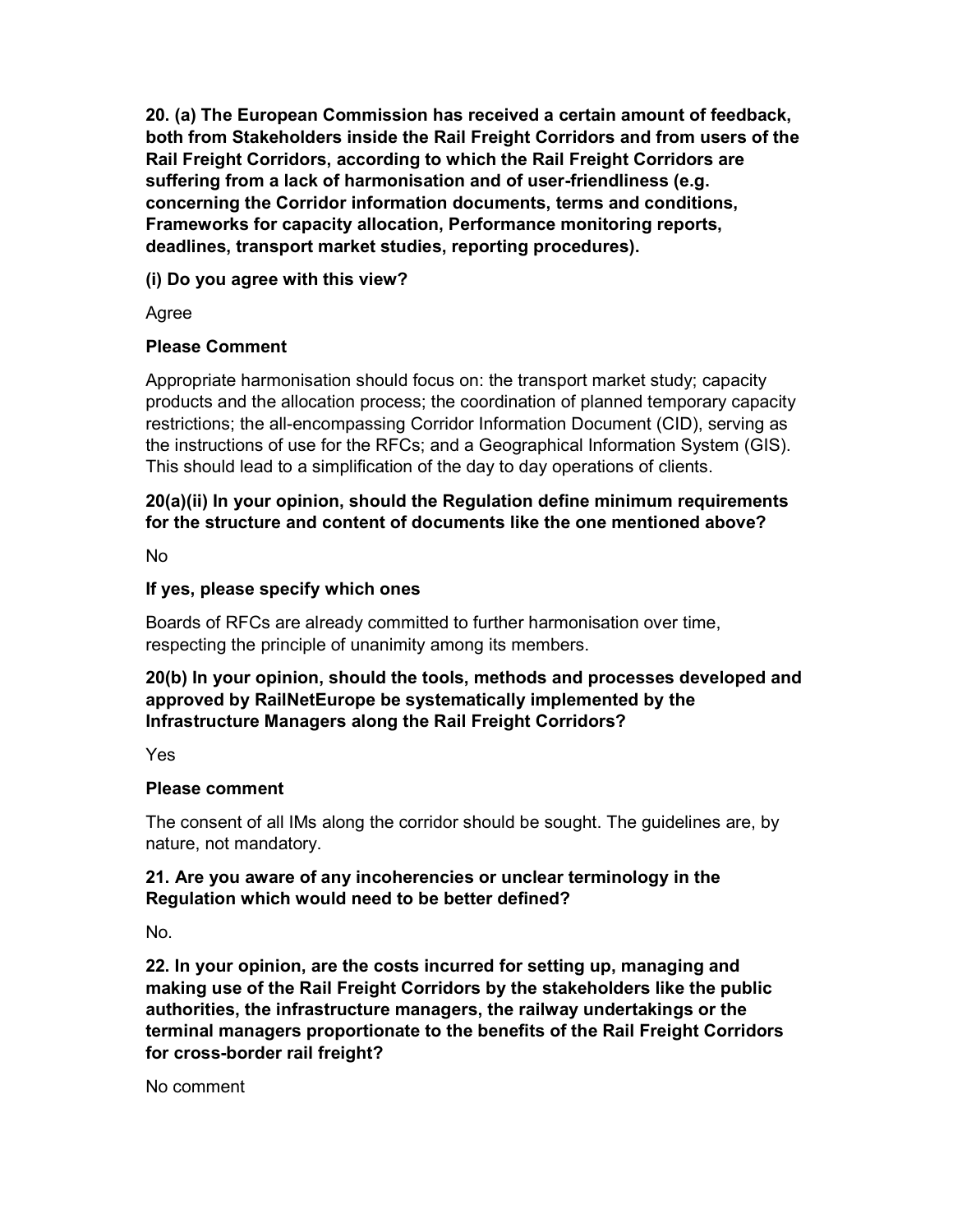### Please comment

No comment

23(a) Do you think that the objectives of the Regulation are coherent with the broader EU Transport policy, and in particular with the White paper on Transport of 2011, which i.a. sets the objective to reduce CO2 emissions from transport by 60% by 2050 and to shift 30% of long-distance road freight to more energy-efficient transport modes by 2030 and 50% by 2050.

Yes, to a small extent.

#### Please comment

Rail freight has a key part to play in meeting EU environmental targets. Growing rail freight's share of the surface freight market will be crucial in meeting these objectives.

In comparison to road which dominates the market, rail offers significant environmental benefits including:

- Reducing CO2 emissions: rail freight reduces CO2 emissions by up to 76 per cent compared to road.
- Reducing air pollution: rail freight produces up to 10 times less small particulate matter than road haulage and as much as 15 times less nitrogen oxide for the equivalent mass hauled.

The success of initiatives such as the RFCs will be required to grow or maintain market share which will be crucial to supporting a greener economy.

However, no level playing field between road and rail exists in many European countries, and operating trains across national borders is - unlike road transport - still a difficult and costly challenge with many challenges in terms of technology, infrastructure charges and safety procedures.

### If yes, do you consider the Rail Freight Corridors, as specified in the current regulation, the right tools to contribute to the modal shift to rail?

The RFCs will contribute to modal shift to rail, however a number of other barriers to modal shift cannot be removed by the Regulation such as:

- Non inter-availability of wagons due to both physical network constraints and approval regimes for non TSI / TSI derogated wagons;
- Restrictions on locomotives in the Channel Tunnel;
- UK network gauge restrictions both for height and width as compared to continental railways;
- Path availability and restrictions in developing services via HS1;
- Security requirements, and costs, at Channel Tunnel terminals;
- UK trade balance with continental Europe, which makes it difficult to triangulate loads;
- Service quality in some parts of continental Europe which has been variable.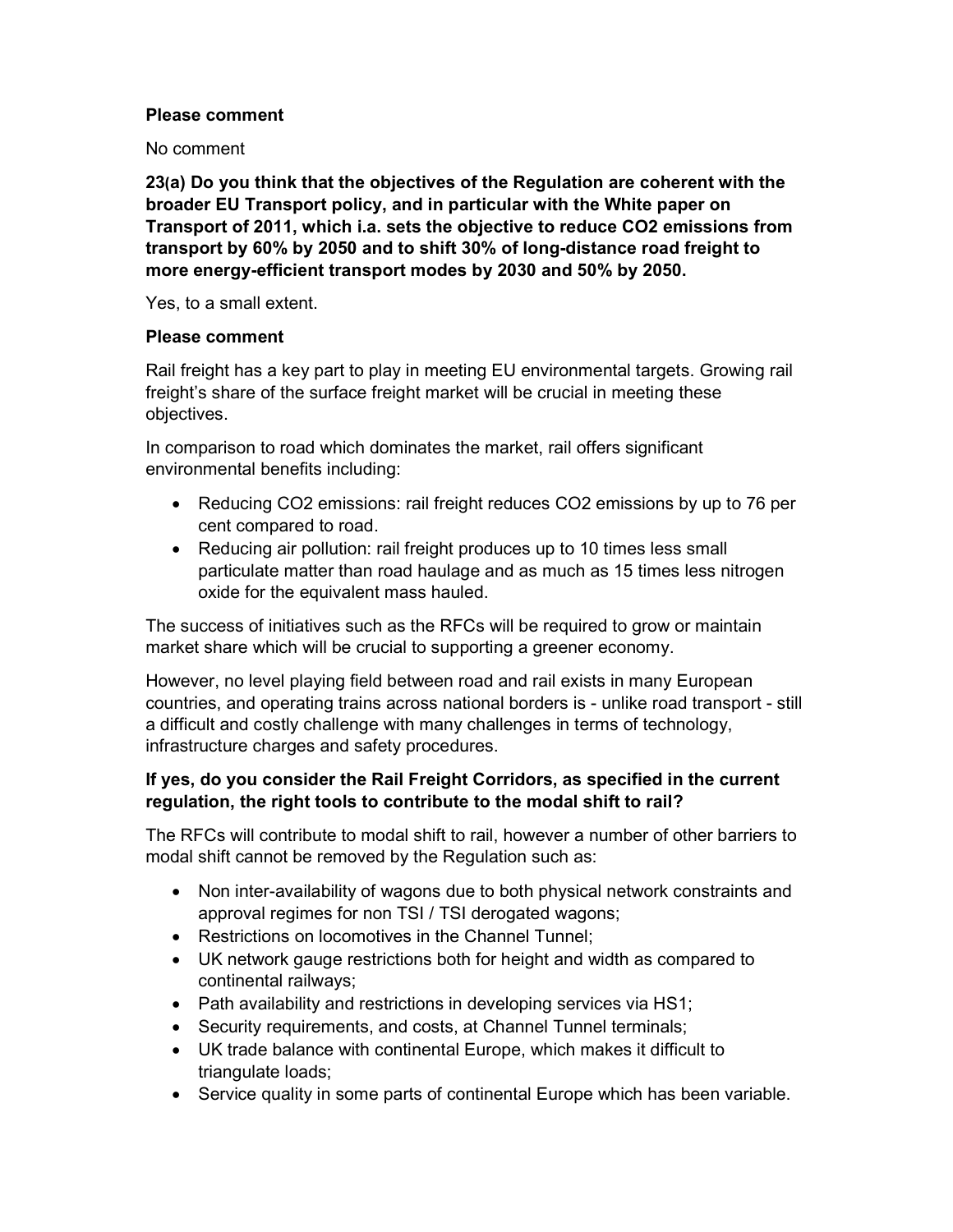## 23(b) Do you think that the objectives of the Regulation are coherent with the ten priorities set by the Juncker Commission?

TBC

## If no, please explain why

The objectives of Regulation 913/2010 are not in line with the ten Juncker Commission priorities. The Juncker Commission reorganised the Commission activities to focus on ten priorities, with the aim of stimulating investments for the purpose of economic growth and jobs creation. Investing in the rail sector is unfortunately not a priority of the Juncker Commission. On the contrary, we saw parts of the EU budget, which had been allocated for grants in the transport sector through CEF, being shifted away to EFSI.

(c) Do you think that the Regulation coherently fits in the current railway legislation (notably Directive 2012/34/EU establishing a single European railway area ('Recast')) and infrastructure development and financing legislation (notably the TEN-T Guidelines and the CEF Regulation)?

No opinion

24. In your view, has the implementation of the Rail Freight Corridors had impacts that you did not initially expect?

No comment

### Please comment

No comment

25. In your opinion are there additional issues which are not yet covered by the Regulation (e.g. as regards interoperability, technical and operational barriers or noise mitigation), the tackling of which the Rail Freight Corridors could play a role in?

No

26. Which operational and technical barriers should particularly be tackled in order to boost traffic on the Rail Freight Corridors, and more generally rail freight in Europe?

See response to 23(b)

27(a) In your opinion, which topics should particularly be tackled by research and innovation in order to boost the traffic on the Rail Freight Corridors, and more generally rail freight in Europe?

- Longer trains (740m+)
- Automatic driving
- Electronic consignment notes
- Intelligent assets (wagons)